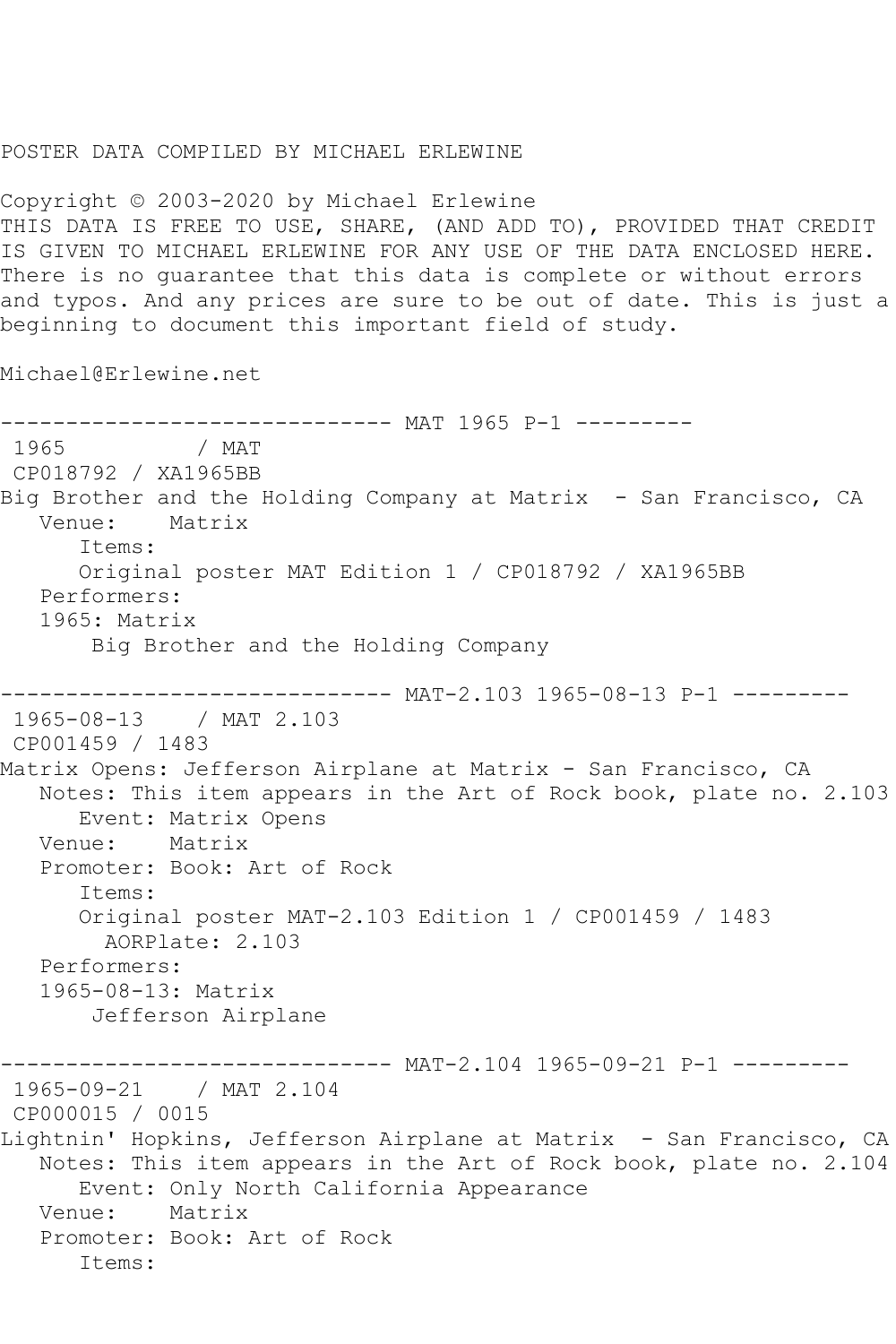Original poster MAT-2.104 Edition 1 / CP000015 / 0015 (14 x 22) AORPlate: 2.104 Performers: 1965-09-21 1965-09-26: Matrix Lightnin' Hopkins / Jefferson Airplane ------------------------------ 1966 H --------- 1966 / CP700178 Now!: Big Brother and the Holding Company is Elevating at the Matrix [San Francisco, CA]<br>Venue: Matrix Matrix Items: Handbill / CP700178 (5-1/2 x 8-1/2) Performers: 1966: Matrix Big Brother and the Holding Company ------------------------------ MAT 1966-03-01 P-1 --------- 1966-03-01 / MAT CP001364 / 1381 Big Brother and the Holding Company at Matrix – San Francisco, CA<br>Venue: Matrix Matrix Items: Original poster MAT Edition 1 / CP001364 / 1381 Performers: 1966-03-01: Matrix Big Brother and the Holding Company ------------------------------ MAT-2.124 1966-03-15 H-1 --------- 1966-03-15 / MAT 2.124 CP002115 / 2106 Great Society at Matrix - San Francisco, CA Notes: This item appears in the Art of Rock book, plate no. 2.124 Artist: Ray Andersen<br>Venue: Matrix Venue: Promoter: Book: Art of Rock Items: Handbill MAT-2.124 Edition 1 / CP002115 / 2106 AORPlate: 2.124 Performers: 1966-03-15: Matrix Great Society ------------------------------ MAT 1966-03-22 H-1 --------- 1966-03-22 / MAT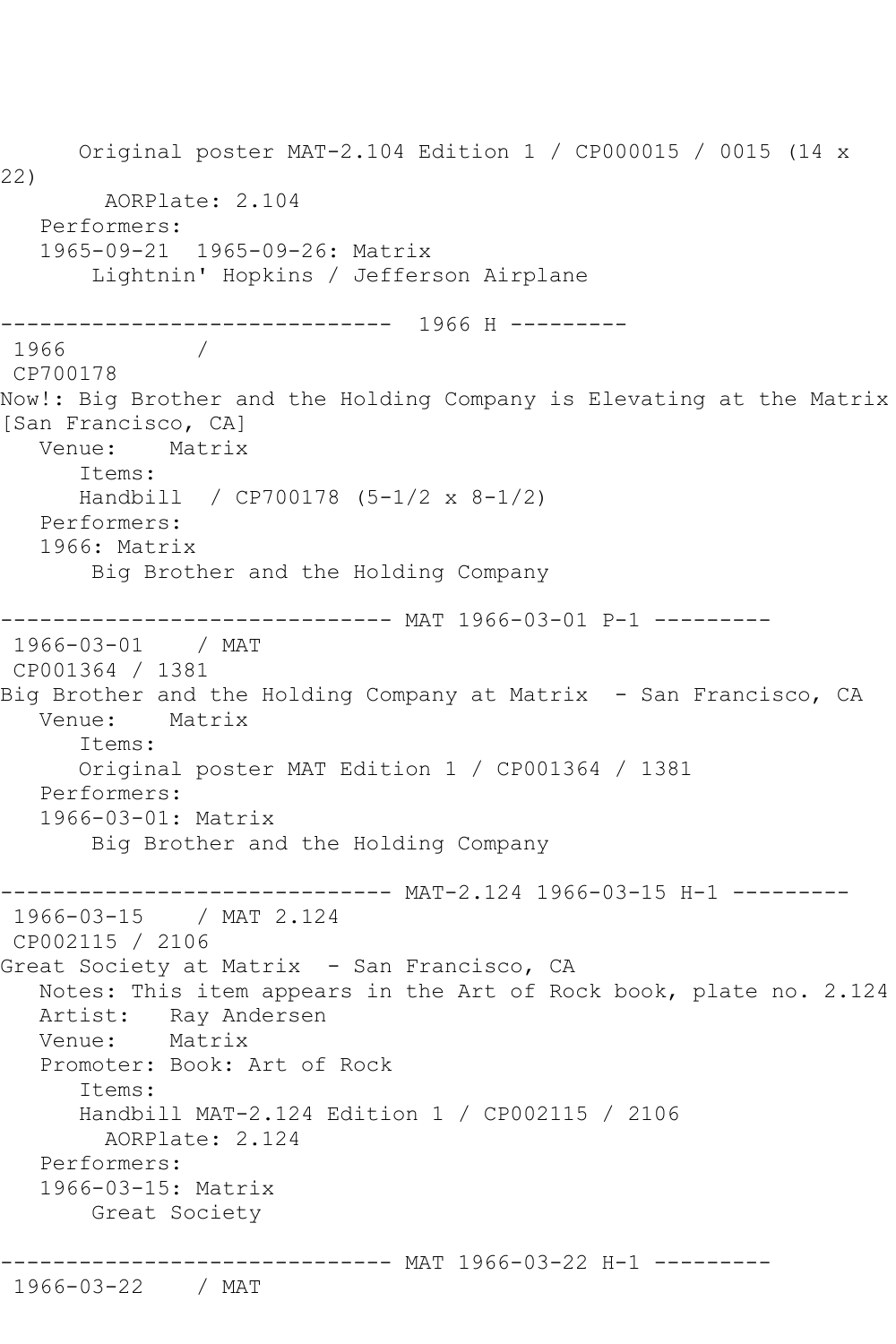CP070150 Sopwith Camel at Matrix - San Francisco, CA Venue: Matrix Items: Handbill MAT Edition 1 / CP070150 Performers: 1966-03-22: Matrix Sopwith Camel ------------------------------ MAT-2.109 1966-04-04 H-1 --------- 1966-04-04 / MAT 2.109 CP000377 / 0382 Big Brother and the Holding Company at Matrix - San Francisco, CA Notes: This item appears in the Art of Rock book, plate no. 2.109 Event: Revelations About Him as a Rock 'n Roll Priest Artist: H. Kley Venue: Matrix Promoter: Book: Art of Rock Items: Handbill MAT-2.109 Edition 1 / CP000377 / 0382 AORPlate: 2.109 Performers: 1966-04-04 1966-04-06: Matrix Big Brother and the Holding Company ------------------------------ MAT 1966-04-05 H --------- 1966-04-05 / MAT Wildflower at Matrix – San Francisco, CA<br>Artist: Tom Artist: Tom<br>Venue: Matrix Venue: Items: Handbill MAT / Performers: 1966-04-05 1966-04-10: Matrix Wildflower ----------- MAT 1966-04-12 H ---------1966-04-12 / MAT Charlatans at Matrix - San Francisco, CA Artist: Herb Greene Venue: Matrix Items: Handbill MAT / Performers: 1966-04-12 1966-04-17: Matrix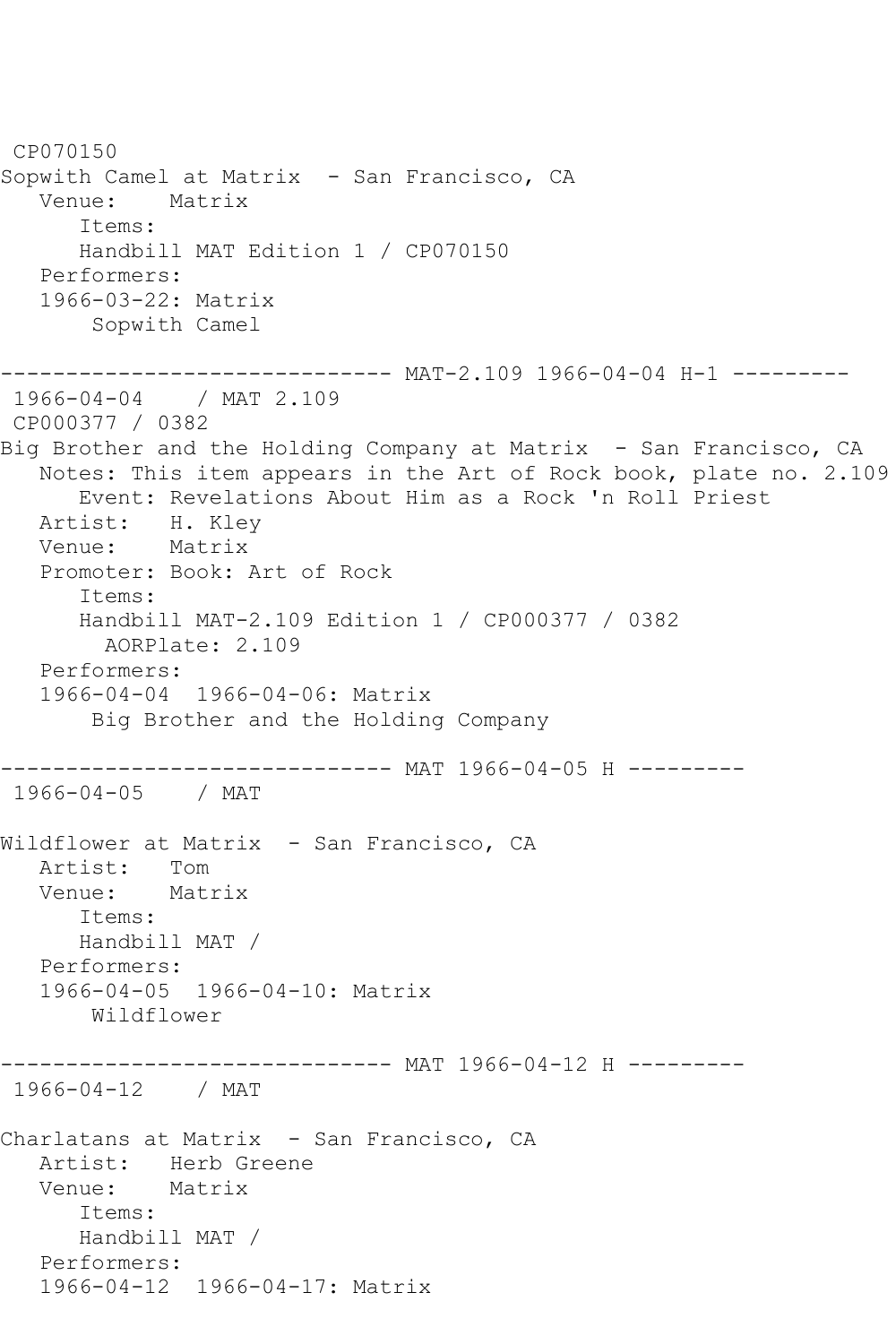Charlatans --------------- MAT 1966-04-14 H ---------1966-04-14 / MAT Sopwith Camel at Matrix - San Francisco, CA Artist: C. Irvine Venue: Matrix Items: Handbill MAT / Performers: 1966-04-14 1966-04-20: Matrix Sopwith Camel ------------------------------ MAT 1966-04-26 P --------- 1966-04-26 / MAT Sopwith Camel at Matrix - San Francisco, CA Venue: Matrix Items: Original poster MAT / (10 x 13) Performers: 1966-04-26: Matrix Sopwith Camel ------------------------------ MAT 1966-04-29 P --------- 1966-04-29 / MAT Matrix / Fillmore Popcorn Clown Shows Venue: Matrix Items: Original poster MAT / Performers: 1966-04-29: Matrix Fillmore Auditorium - SF ------------------------------ MAT 1966-05-10 H --------- 1966-05-10 / MAT Wildflower at Matrix - San Francisco, CA Venue: Matrix Items: Handbill MAT / Performers: 1966-05-10: Matrix Wildflower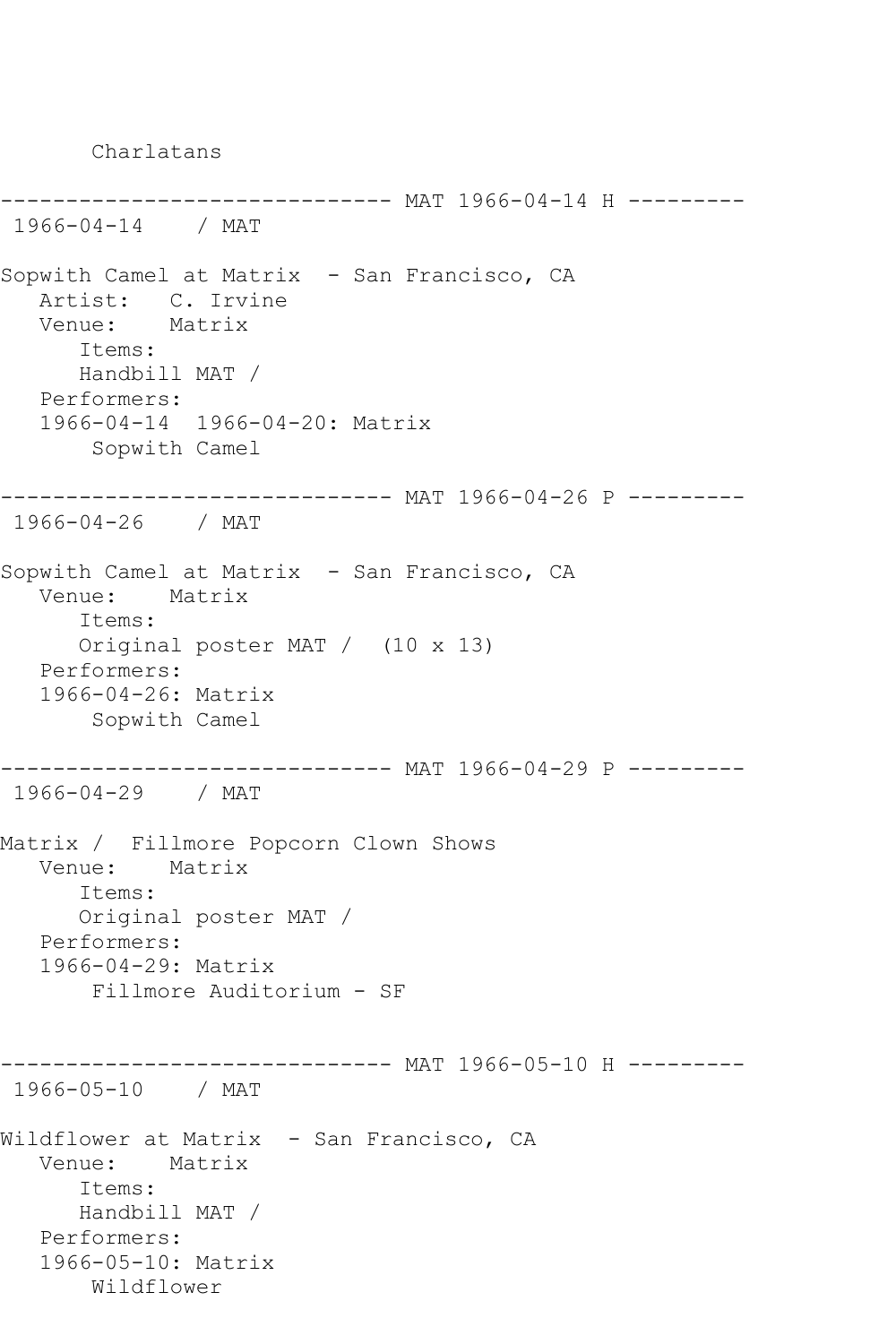------------------------------ MAT 1966-05-30 P-1 --------- 1966-05-30 / MAT CP001485 / 1506 Jefferson Airplane at Matrix - San Francisco, CA Venue: Matrix Items: Original poster MAT Edition 1 / CP001485 / 1506 Performers: 1966-05-30: Matrix Jefferson Airplane ------------------------------ MAT 1966-06-10 H --------- 1966-06-10 / MAT Sopwith Camel at Matrix - San Francisco, CA Venue: Matrix Items: Handbill MAT / Performers: 1966-06-10: Matrix Sopwith Camel ------------------------------ MAT-2.113 1966-06-21 P-1 --------- 1966-06-21+ / MAT 2.113 CP001979 / 1996 Great Society, Dan Hicks at Matrix - San Francisco, CA Notes: This item appears in the Art of Rock book, plate no. 2.113 Artist: William Reid Venue: Matrix Promoter: Book: Art of Rock Items: Original poster MAT-2.113 Edition 1 / CP001979 / 1996 AORPlate: 2.113 Performers: 1966-06-21+: Matrix Great Society / Dan Hicks / Don Garrett ------------------------------ MAT 1966-07-05 H --------- 1966-07-05 / MAT S.F. Mime Troupe, Country Joe and the Fish at Matrix - San Francisco, CA Artist: Marty Jacobs Venue: Matrix Items: Handbill MAT /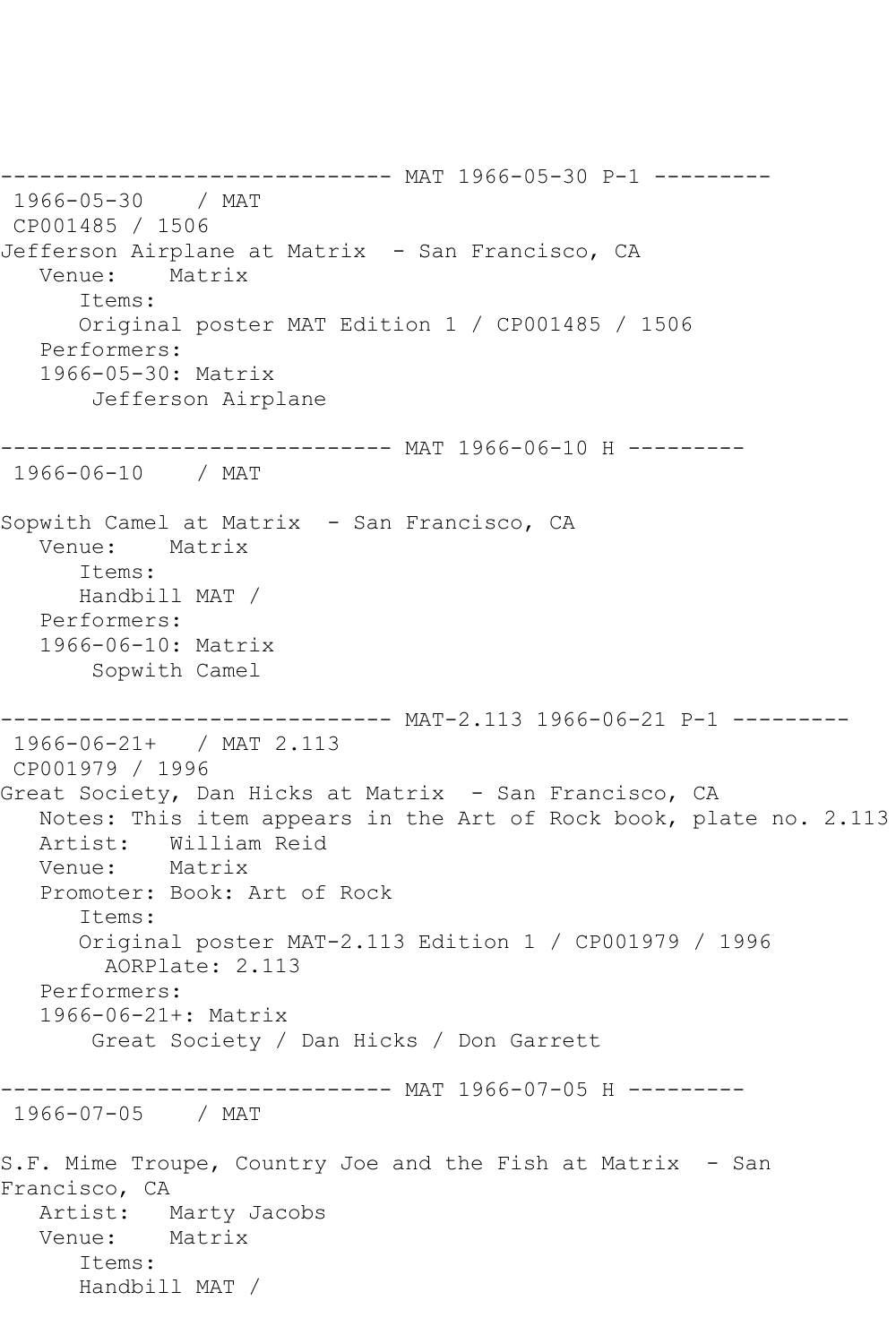Performers: 1966-07-05: Matrix S.F. Mime Troupe / Country Joe and the Fish ------------------------------ MAT 1966-07-17 H --------- 1966-07-17 / MAT Country Joe and the Fish at Matrix - San Francisco, CA Venue: Matrix Items: Handbill MAT / Performers: 1966-07-17: Matrix Country Joe and the Fish ------------------------------ MAT 1966-07-19 H --------- 1966-07-19 / MAT Tom Northcott at Matrix - San Francisco, CA Artist: William Reid<br>Venue: Matrix Venue: Items: Handbill MAT  $/$  (5-5/8 x 13) Performers: 1966-07-19: Matrix Tom Northcott ------------------------------ MAT 1966-08-02 H --------- 1966-08-02 / MAT Rising Sun, Little Walter at Matrix - San Francisco, CA Venue: Matrix Items: Handbill MAT / Performers: 1966-08-02 1966-08-05: Matrix Rising Sun / Little Walter ------------------------------ MAT-2.123 1966-08-09 H-1 --------- 1966-08-09 / MAT 2.123 CP000552 / 0557 Little Walter, Quicksilver Messenger Service at Matrix - San Francisco, CA Notes: This item appears in the Art of Rock book, plate no. 2.123 Artist: Ray Andersen Venue: Matrix Promoter: Book: Art of Rock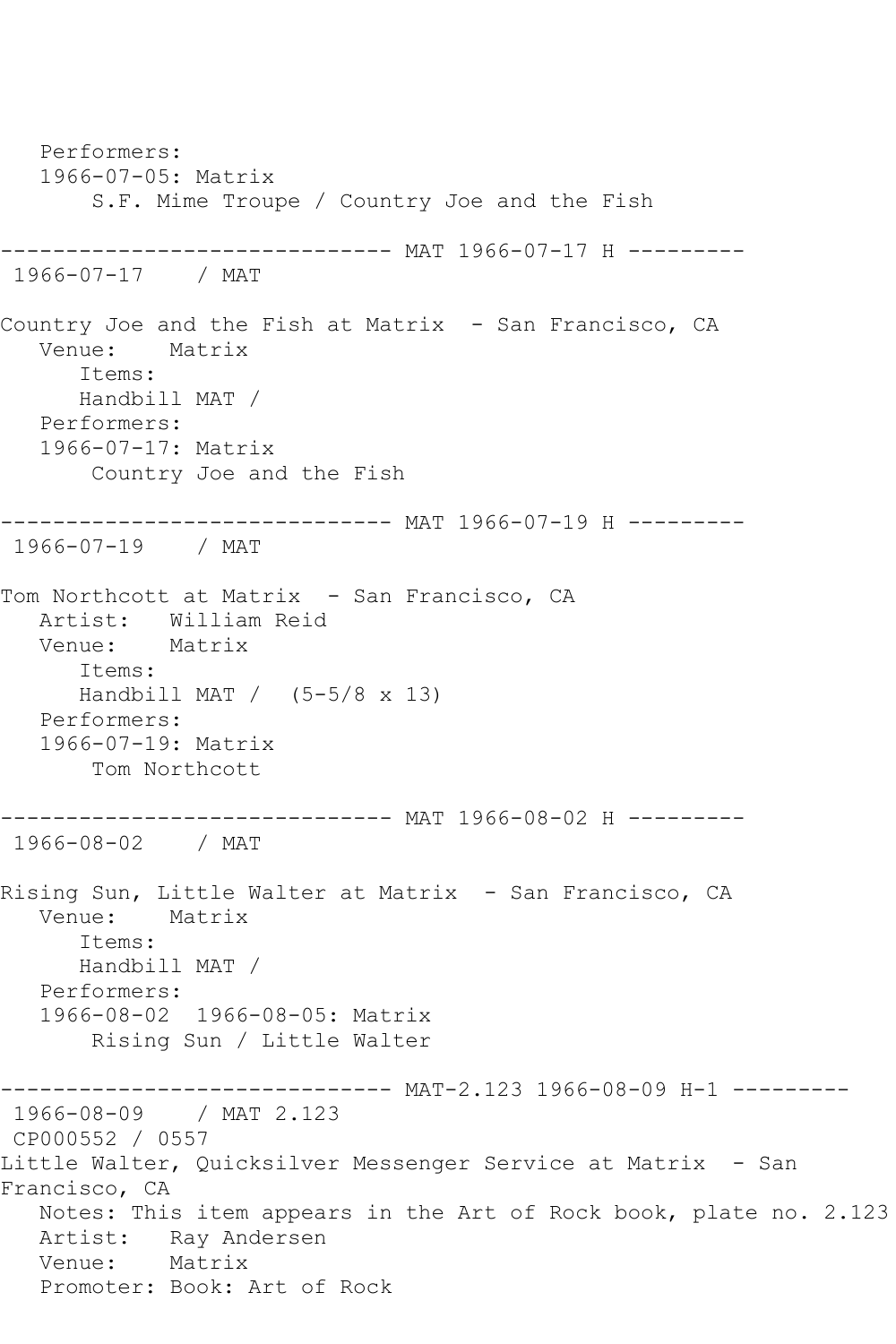Items: Handbill MAT-2.123 Edition 1 / CP000552 / 0557 AORPlate: 2.123 Performers: 1966-08-09: Matrix Little Walter / Quicksilver Messenger Service ------------------------------ MAT 1966-08-23 P-1 --------- 1966-08-23 / MAT CP000210 / 0213 Wildflower at Matrix - San Francisco, CA Event: Folk Rock Artist: John Adams Venue: Matrix Items: Original poster MAT Edition 1 / CP000210 / 0213 (15 x 20) Performers: 1966-08-23 1966-08-28: Matrix Wildflower ------------------------------ MAT 1966-08-30 P --------- 1966-08-30 / MAT Blues Project at Matrix - San Francisco, CA Venue: Matrix Items: Original poster MAT / Performers: 1966-08-30 1966-09-05: Matrix Blues Project ------------------------------ MAT-2.122 1966-09-07 P-1 --------- 1966-09-07 / MAT 2.122 CP000765 / 0779 Blues Project at Matrix - San Francisco, CA Notes: First West Coast club appearance This item appears in the Art of Rock book, plate no. 2.122 Event: Artist: John Adams Venue: Matrix Promoter: Book: Art of Rock Items: Original poster MAT-2.122 Edition 1 / CP000765 / 0779 (14 x 20) AORPlate: 2.122 Performers: 1966-09-07 1966-09-15: Matrix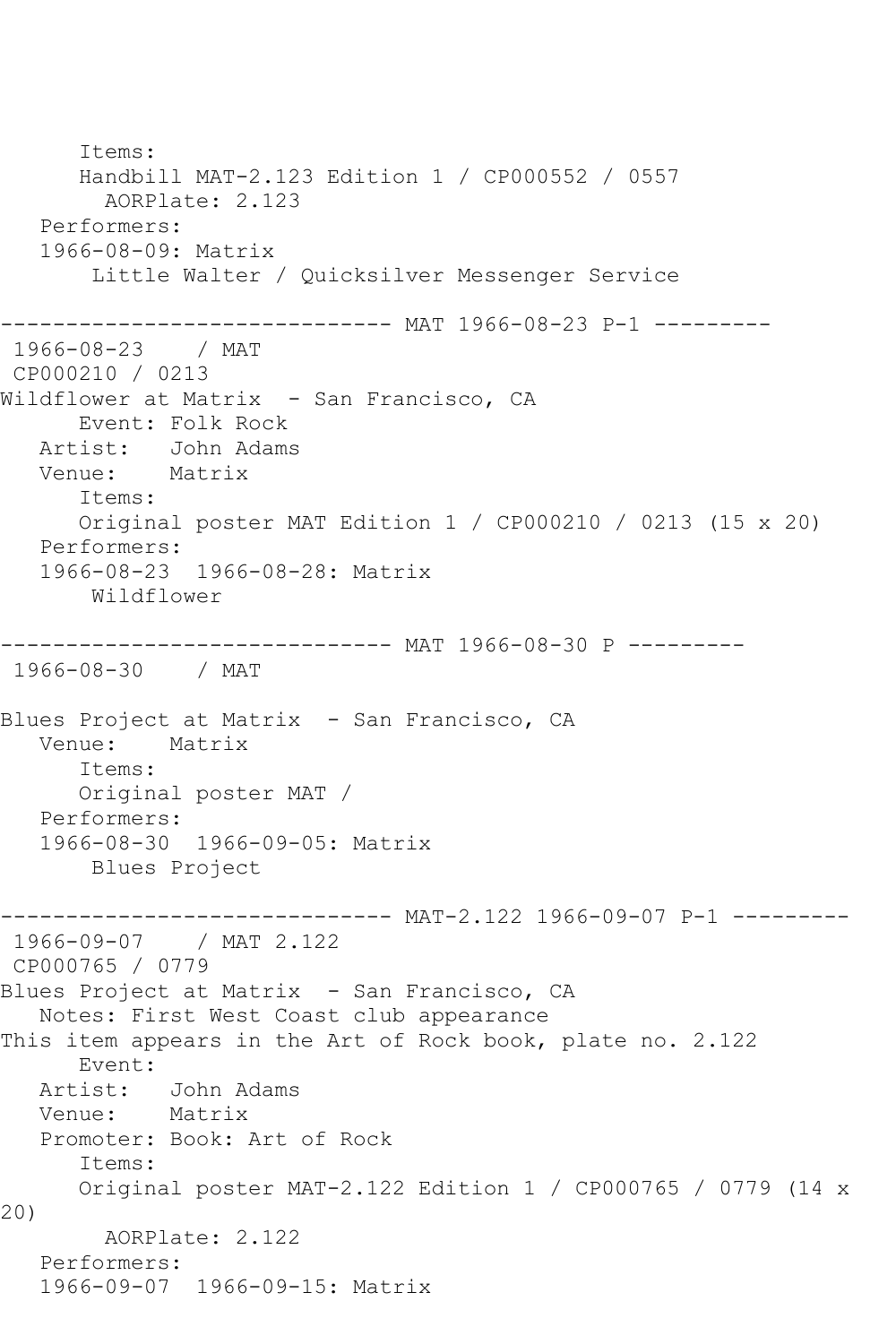Blues Project

------------------------------ 1966-09-07 P --------- 1966-09-07 / CP060548 Blues Project at Matrix - San Francisco, CA Artist: John Adams Venue: Matrix Items: Original poster / CP060548 / CP060548 (14-1/4 x 20) Performers: 1966-09-07 1966-09-15: Matrix Blues Project ------------------------------ MAT 1966-09-16 H --------- 1966-09-16 / MAT Second Coming at Matrix - San Francisco, CA Artist: Tom Weller Venue: Matrix Items: Handbill MAT / Performers: 1966-09-16: Matrix Second Coming ------------------------------ MAT 1966-09-23 H --------- 1966-09-23 / MAT Country Joe and the Fish, Mojo Navigator at Matrix - San Francisco, CA Artist: Jon Adams Venue: Matrix Items: Handbill MAT / Performers: 1966-09-23: Matrix Country Joe and the Fish / Mojo Navigator 1966-09-29: ------------------------------ MAT-2.121 1966-09-30 P-1 --------- 1966-09-30 / MAT 2.121 CP000185 / 0189 Andrew Staples at Matrix - San Francisco, CA Notes: This item appears in the Art of Rock book, plate no. 2.121 Artist: John H. Myers<br>Venue: Matrix Venue: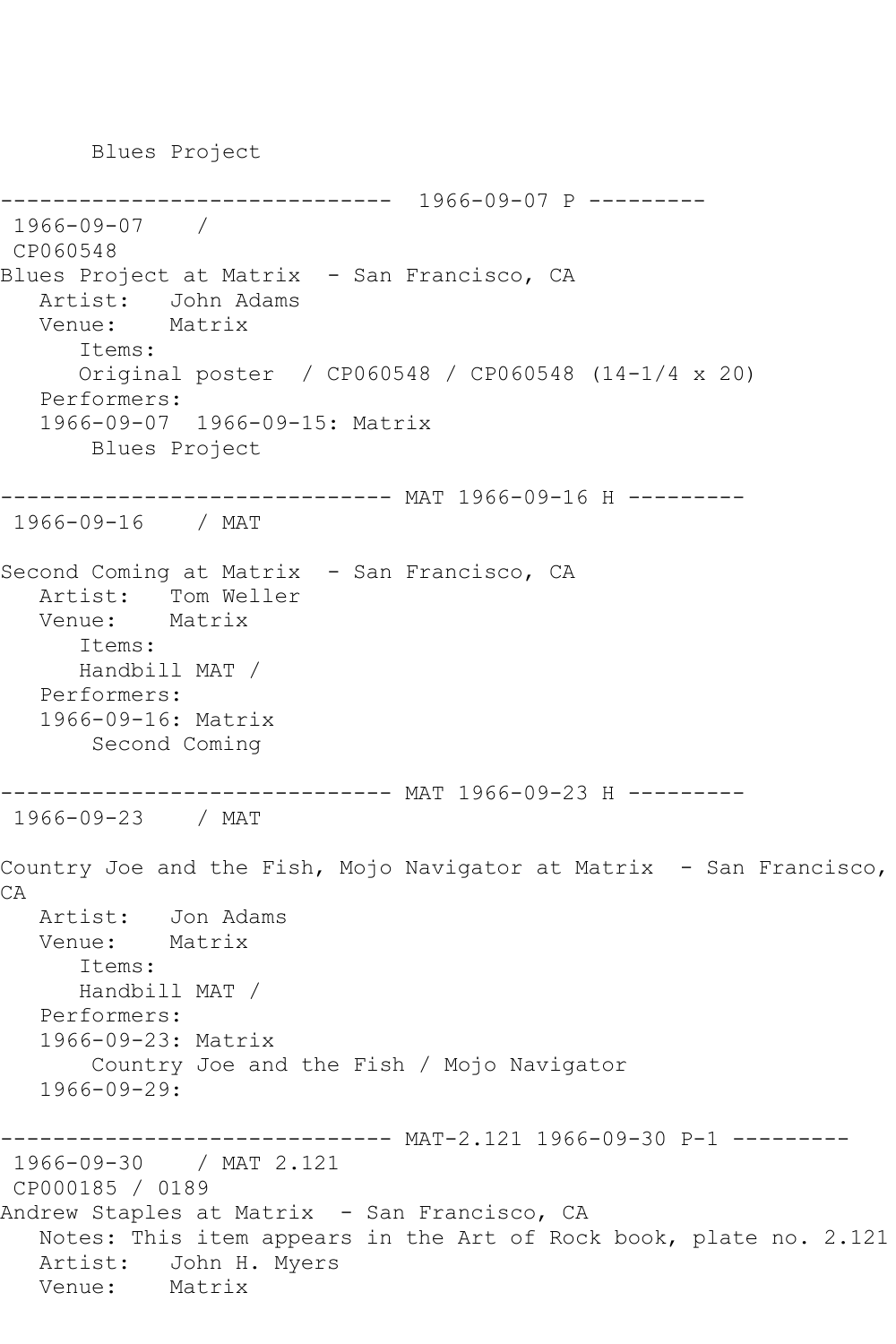Promoter: Book: Art of Rock Items: Original poster MAT-2.121 Edition 1 / CP000185 / 0189 AORPlate: 2.121 Handbill MAT-2.121 Edition 1 / CP001764 / 1787 (6-1/2 x 9-1/2) AORPlate: 2.121 Performers: 1966-09-30 1966-10-02: Matrix Andrew Staples ------------------------------ 1966-09-30 P --------- 1966-09-30 / CP060387 / CP060387 Andrew Staples at Matrix - San Francisco, CA Artist: John H. Myers<br>Venue: Matrix Venue: Items: Original poster / CP060387 / CP060387 (14-1/8 x 20) Performers: 1966-09-30 1966-10-02: Matrix Andrew Staples --------------- MAT 1966-10-07 P-1 ---------1966-10-07 / MAT CP000411 / 0415 Lightnin' Hopkins at Matrix - San Francisco, CA Event: King of the Blues Venue: Matrix Items: Original poster MAT Edition 1 / CP000411 / 0415 (8,5 x 11) Handbill MAT Edition 1 / CP020021 / XK19661007 (8-1/2 x 11) Performers: 1966-10-07: 1966-10-16: Matrix Lightnin' Hopkins ------------------------------ MAT 1966-10-18 H-1 --------- 1966-10-18 / MAT CP000729 / 0743 Only Alternative, Jefferson Airplane at Matrix - San Francisco, CA Venue: Matrix Items: Handbill MAT / Handbill MAT Edition 1 / CP000729 / 0743 Performers: 1966-10-18: Matrix Only Alternative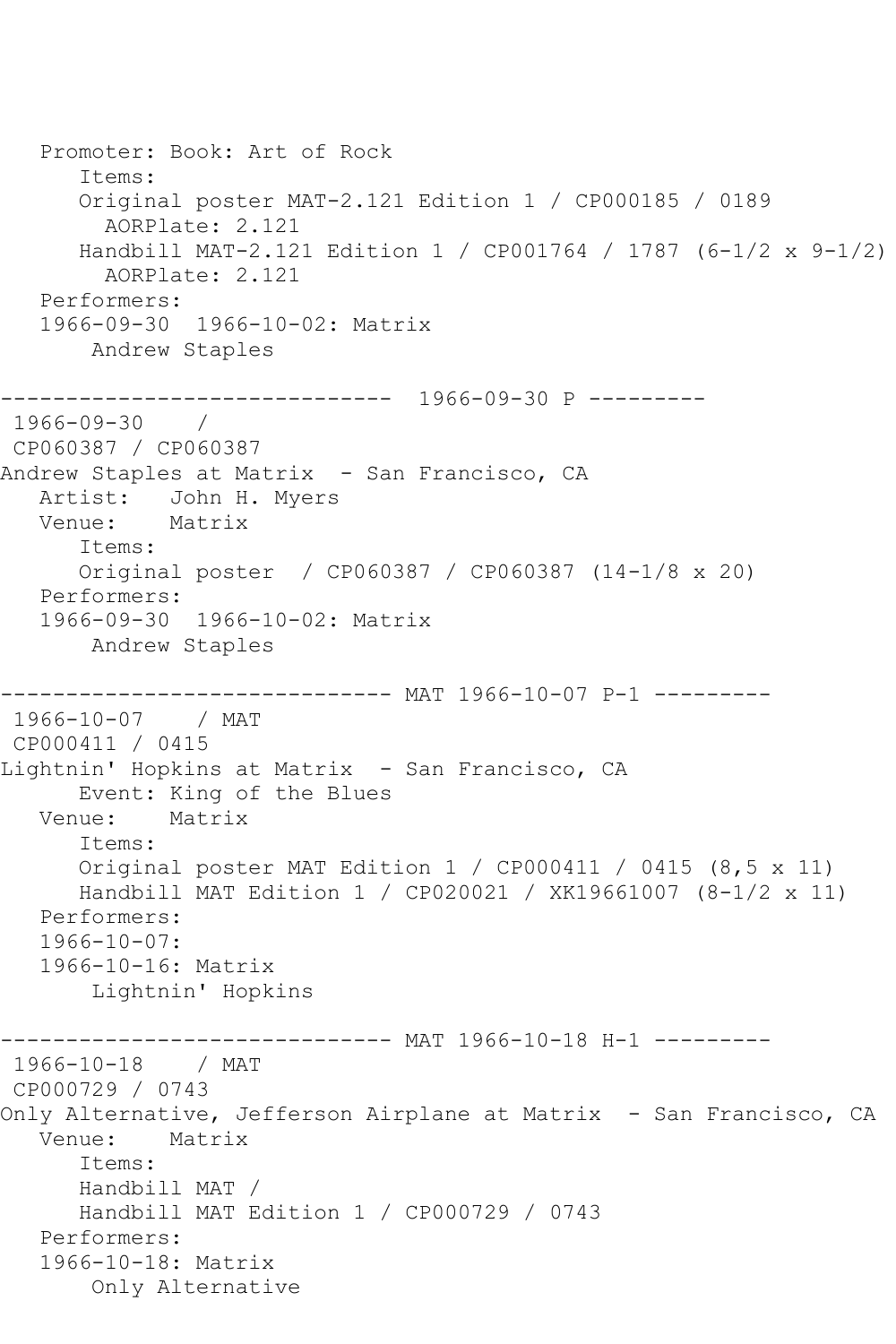1966-10-18 1966-10-27: Jefferson Airplane / Only Alternative ------------------------------ MAT-2.112 1966-10-24 P-1 --------- 1966-10-24 / MAT 2.112 CP000177 / 0181 Jefferson Airplane at Matrix - San Francisco, CA Notes: This item appears in the Art of Rock book, plate no. 2.112<br>Artist: Tom Weller Tom Weller<br>Matrix Venue: Promoter: Book: Art of Rock Items: Original poster MAT-2.112 Edition 1 / CP000177 / 0181 (13- 11/16 x 20-1/4) AORPlate: 2.112 Original poster MAT-2.112 Edition 1 / CP000384 / 0389 (7-1/4 x 10) AORPlate: 2.112 Performers: 1966-10-24 1966-10-27: Matrix Jefferson Airplane ------ MAT-2.125 1966-10-28 P-1 ---------1966-10-28 / MAT 2.125 CP000645 / 0652 Wildflower at Matrix - San Francisco, CA Notes: This item appears in the Art of Rock book, plate no. 2.125<br>Artist: Tom Weller Tom Weller<br>Matrix Venue: Promoter: Book: Art of Rock Items: Original poster MAT-2.125 Edition 1 / CP000645 / 0652 (13 x 18) AORPlate: 2.125 Performers: 1966-10-28 1966-10-30: Matrix Wildflower ----- MAT-2.111 1966-11-01 P-1 ---------1966-11-01 / MAT 2.111 CP000376 / 0381 Big Brother and the Holding Company at Matrix - San Francisco, CA Notes: This item appears in the Art of Rock book, plate no. 2.111 Artist: Stanley Mouse<br>Venue: Matrix Venue: Promoter: Book: Art of Rock Items: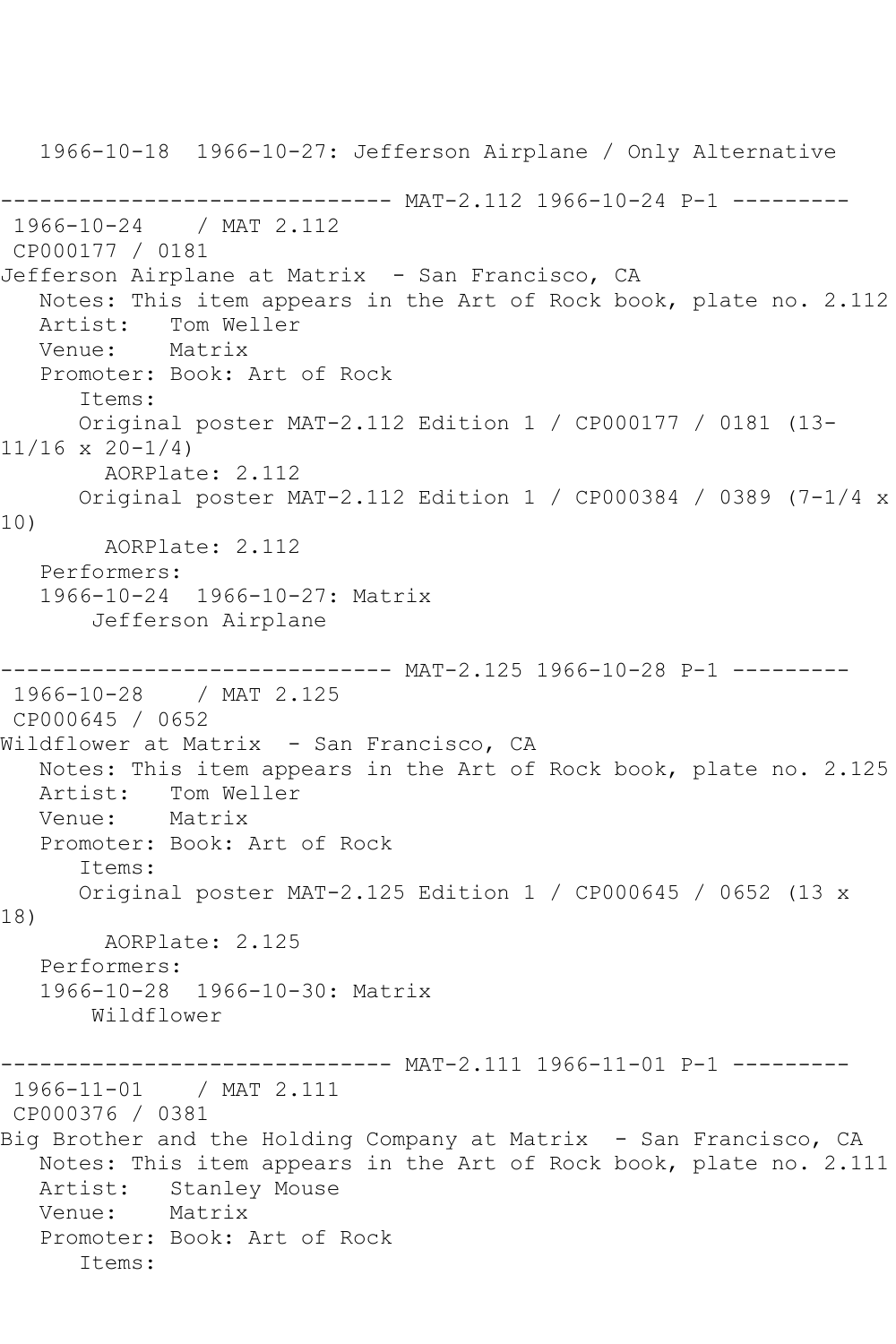Original poster MAT-2.111 Edition 1 / CP000376 / 0381 (19 x 25) AORPlate: 2.111 MAT-2.111 / CP000913 / 0929 AORPlate: 2.111 Performers: 1966-11-01 1966-11-06: Matrix Big Brother and the Holding Company ------------------------------ 1966-11-01 P --------- 1966-11-01 / CP060093 / CP060093 Big Brother and the Holding Company at Matrix - San Francisco, CA Artist: Stanley Mouse<br>Venue: Matrix Venue: Items: Original poster / CP060093 / CP060093 (16 x 20) Performers: 1966-11-01 1966-11-06: Matrix Big Brother and the Holding Company ------------------------------ 1966-11-01 P --------- 1966-11-01 / CP061115 / CP061115 Big Brother and the Holding Company at Matrix [San Francisco, CA] Artist: Stanley Mouse<br>Venue: Matrix Matrix Items: Original poster / CP061115 / CP061115 (18-7/8 x 25-1/8) Performers: 1966-11-01 1966-11-06: Matrix Big Brother and the Holding Company ------------------------------ MAT 1966-11-08 H --------- 1966-11-08 / MAT Nick Gravenites, Congress of Wonders at Matrix - San Francisco, CA Artist: R. Garbell<br>Venue: Matrix Venue: Items: Handbill MAT  $/$  (8-1/2 x 14) Performers: 1966-11-08 1966-11-13: Matrix Nick Gravenites / Congress of Wonders ------------------------------ MAT 1966-11-15 H --------- 1966-11-15 / MAT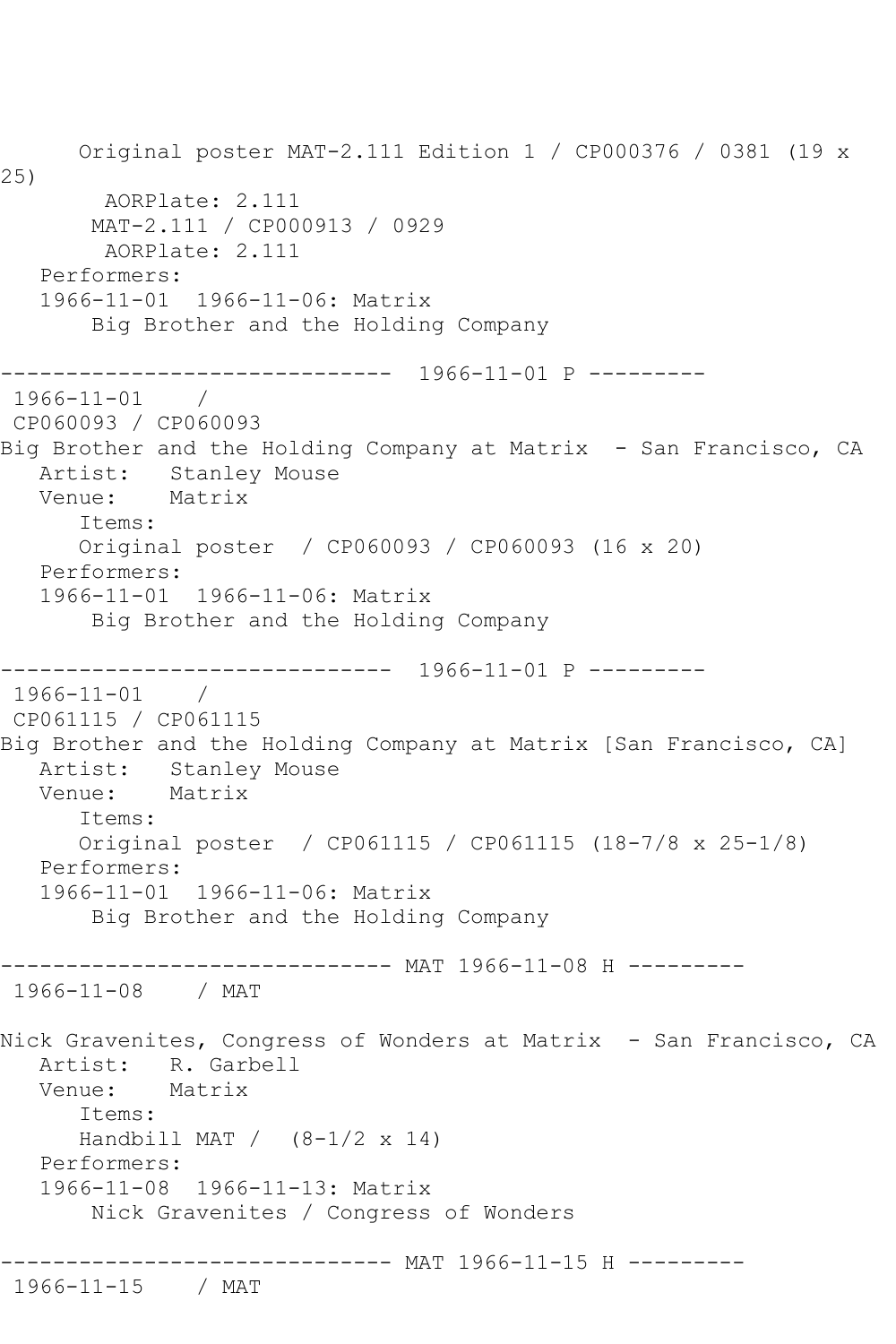Quicksilver Messenger Service at Matrix - San Francisco, CA Artist: Ral Cards Etc.<br>Venue: Matrix Venue: Items: Handbill MAT / Performers: 1966-11-15 1966-11-17: Matrix Quicksilver Messenger Service ------------------------------ MAT 1966-11-25 P --------- 1966-11-25 / MAT James Cotton, Wildflower at Matrix - San Francisco, CA Venue: Matrix Items: Original poster MAT / Performers: 1966-11-25 1966-11-27: Matrix James Cotton Blues Band / Wildflower ------- MAT-2.108 1966-11-28 P-1 ---------1966-11-28 / MAT 2.108 CP000766 / 0781 Grateful Dead, Jerry Pond at Matrix - San Francisco, CA Notes: This item appears in the Art of Rock book, plate no. 2.108 Artist: Heinrich Kley<br>Venue: Matrix Venue: Promoter: Book: Art of Rock Items: Original poster MAT-2.108 Edition 1 / CP000766 / 0781 (14- 11/16 x 17-1/4) AORPlate: 2.108 Performers: 1966-11-28: Matrix Grateful Dead / Jerry Pond ------------------------------ MAT-2.107 1966-12-06 P-1 --------- 1966-12-06 / MAT 2.107 CP000646 / 0653 Moby Grape at Matrix - San Francisco, CA Notes: Heinrich Kley (drawings) This item appears in the Art of Rock book, plate no. 2.107 Event: There is a Devil in Every Berry of the Grape -- Koran Artist: Heinrich Kley Venue: Matrix Promoter: Book: Art of Rock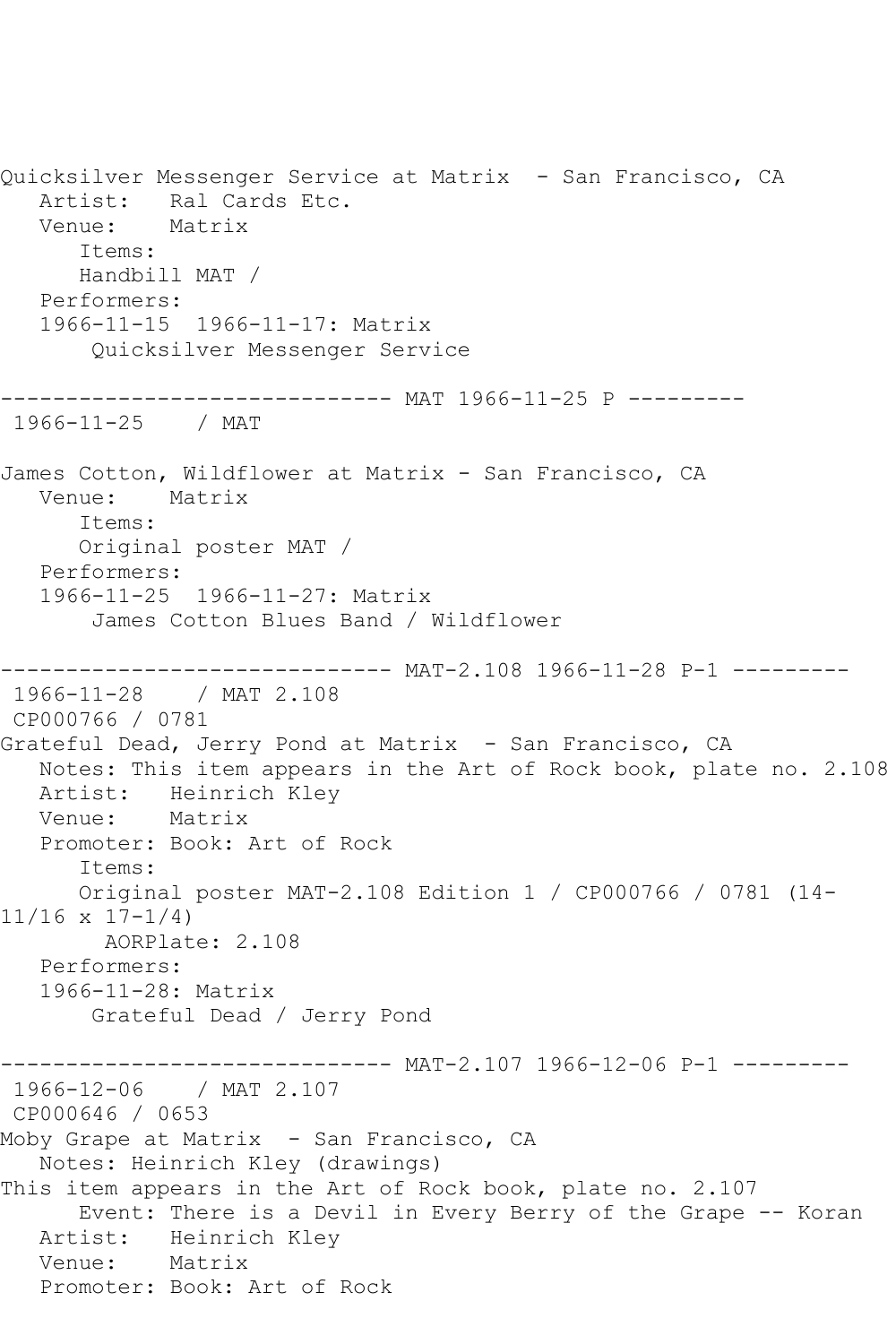Items: Original poster MAT-2.107 Edition 1 / CP000646 / 0653 Description: 1 original (14 x 20) AORPlate: 2.107 Performers: 1966-12-06 1966-12-08: Matrix Moby Grape ------------------------------ MAT 1966-12-09 P --------- 1966-12-09 / MAT Universal Parking Lot at Matrix - San Francisco, CA Venue: Matrix Items: Original poster MAT / Performers: 1966-12-09 1966-12-11: Matrix Universal Parking Lot ------------------------------ MAT-NR-00 1966-12-20 P-1 --------- 1966-12-20 / MAT NR-00 CP007067 / CP02317 Steve Miller Blues Band, Congress of Wonders at Matrix [San Francisco, CA] Notes: The first in the Neon Rose series. Private Notes: NR-OP-1 \* A- 400 Artist: Victor Moscoso<br>Venue: Matrix Venue: Items: Original poster MAT-NR-00 Edition 1 / CP007067 / CP02317 Description: First poster in the series, 1 original (14-1/8 x 19-7/8) Price: 500.00 Performers: 1966-12-20 1966-12-23: Matrix Set: Neon Rose Steve Miller Blues Band / Congress of Wonders ------------------------------ MAT-NR-01 1966-12-27 P-1 --------- 1966-12-27 / MAT NR-01 CP007066 / CP02316 Junior Wells, Steve Mann at Matrix [San Francisco, CA] Private Notes: NR-P-2-Signed \* 200 A- Artist: Victor Moscoso Venue: Matrix Items: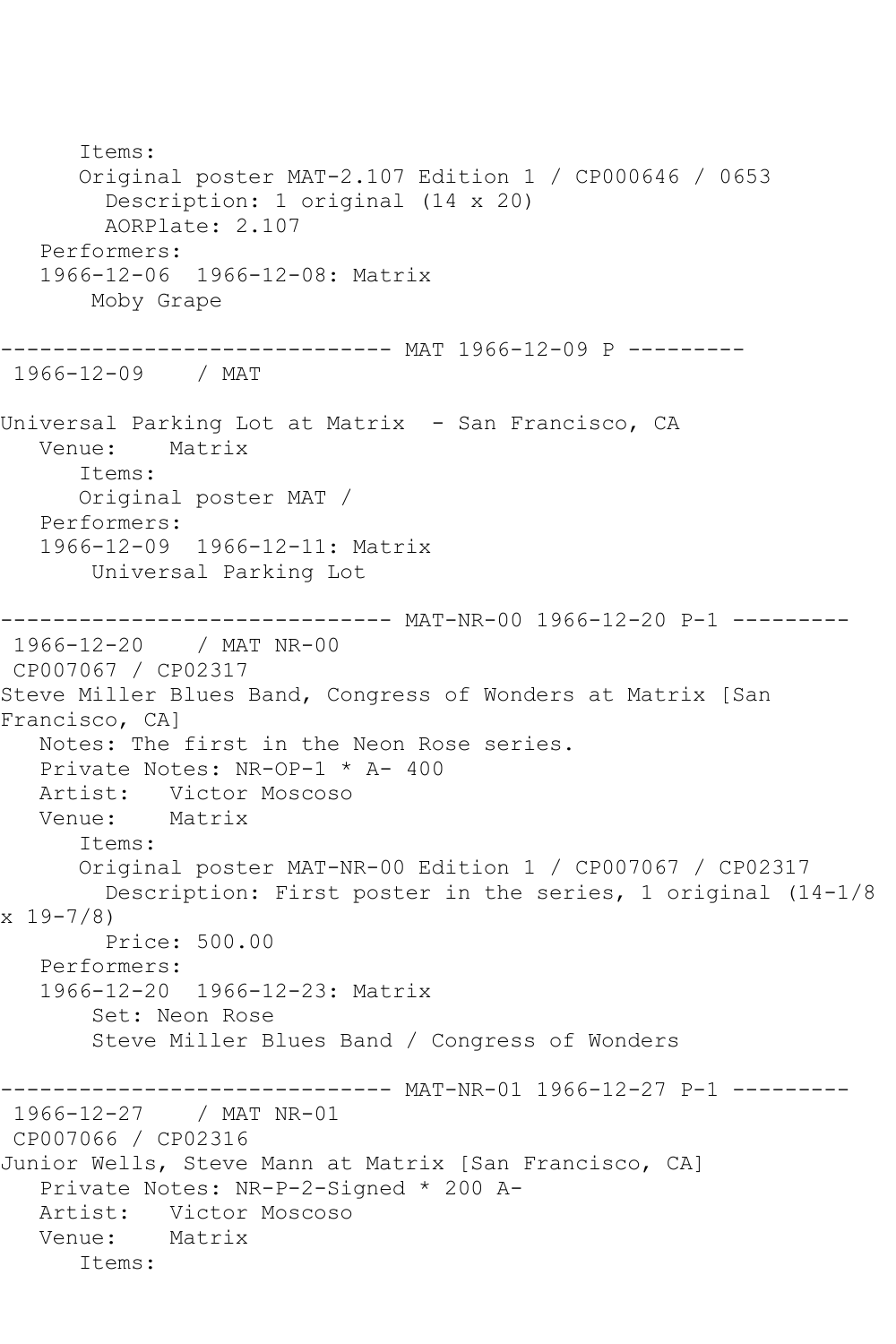Original poster (Original) MAT-NR-01 Edition 1 / CP007066 / CP02316 Description: 1 original, 1 reprint (14 x 19-6/8) Price: 500.00 Original poster (Reprint) MAT-NR-01 Edition 2 / CP007066 Description: 20" and tall, light green Jr. Wells, glossier/plated stock. (14 x 19-6/8) Price: 75.00 Performers: 1966-12-27 1967-01-08: Matrix Set: Neon Rose Junior Wells / Steve Mann ------------------------------ MAT-NR-02 1967-01-10 P-1 ---------<br>1967-01-10 / MAT NR-02 1967-01-10 CP007068 / CP02318 Steve Miller Blues Band at Matrix - San Francisco, CA Notes: 1 original, with variations, 2 reprints. Private Notes: NR-OP-1-Signed \* A- 150 Artist: Victor Moscoso Venue: Matrix Items: Original poster MAT-NR-02 Edition 1 / CP007068 / CP02318 Var. A Description: Steve Miller/Flapper in light violet on blue. Woman appears as a negative image. (14-1/8 x 20-1/8) Price: 1200.00 Original poster MAT-NR-02 Edition 2 / Description: Woman appears as a postive image. Price: 75.00 Original poster MAT-NR-02 Edition 3 / Description: Woman appears as a postive image. See Eric King's guide for details. Price: 140.00 Performers: 1967-01-10: Matrix Set: Neon Rose Steve Miller Blues Band 1967-01-15: Steve Miller Blues Band ----------------------------- MAT-NR-03 1967-01-17 P-1 --------<br>1967-01-17 / MAT NR-03 / MAT NR-03 CP007069 / CP02319 Big Brother and the Holding Company at Matrix - San Francisco, CA Notes: This item appears in the Art of Rock book, plate no. 2.126 Private Notes: NR-P-3-Signed A- 300 \* Artist: Victor Moscoso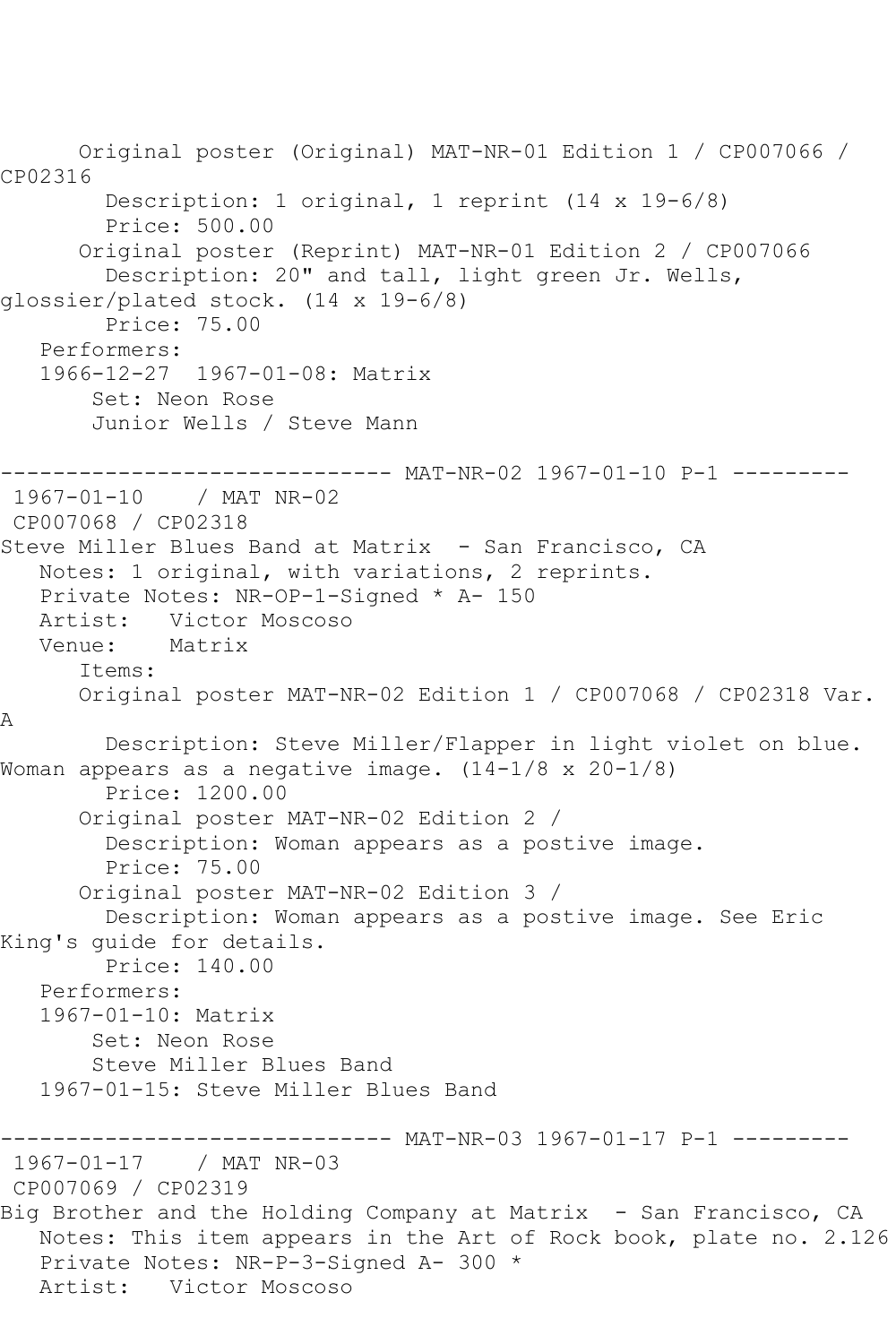Venue: Matrix Promoter: Book: Art of Rock Items: Original poster MAT-NR-03 Edition 1 / CP007069 / CP02319 Description: 1 original, in 3 variations. See Eric King's guide for details. (14 x 20) AORPlate: 2.126 Price: 300.00 Original poster MAT-NR-03 Edition 2 / Description: See Eric King's guide for details. AORPlate: 2.126 Price: 150.00 Performers: 1967-01-17 1967-01-22: Matrix Set: Neon Rose Big Brother and the Holding Company ------------------------------ MAT-NR-04 1967-01-31 P-1 --------- 1967-01-31 / MAT NR-04 CP007070 / CP02320 Big Brother and the Holding Company at Matrix - San Francisco, CA Private Notes: NR-OP-2-Signed A- 300 \* Artist: Victor Moscoso<br>Venue: Matrix Matrix Items: Original poster MAT-NR-04 Edition 1 / CP007070 / CP02320 Description: 1 original, 1 reprint (14 x 20) Price: 300.00 Original poster MAT-NR-04 Edition 2 / Description: See Eric King's guide for details. Price: 50.00 Performers: 1967-01-31 1967-02-05: Matrix Set: Neon Rose Big Brother and the Holding Company ------------------------------ MAT-NR-05 1967-02-06 P-1 --------- 1967-02-06 / MAT NR-05 CP007071 / CP02321 Sopwith Camel, Only Alternative at Matrix - San Francisco, CA Private Notes: NR-OP-1-Signed \* A- 100 Event: The Only Alternative<br>Artist: Victor Moscoso Victor Moscoso<br>Matrix Venue: Items: Original poster MAT-NR-05 Edition 1 / CP007071 / CP02321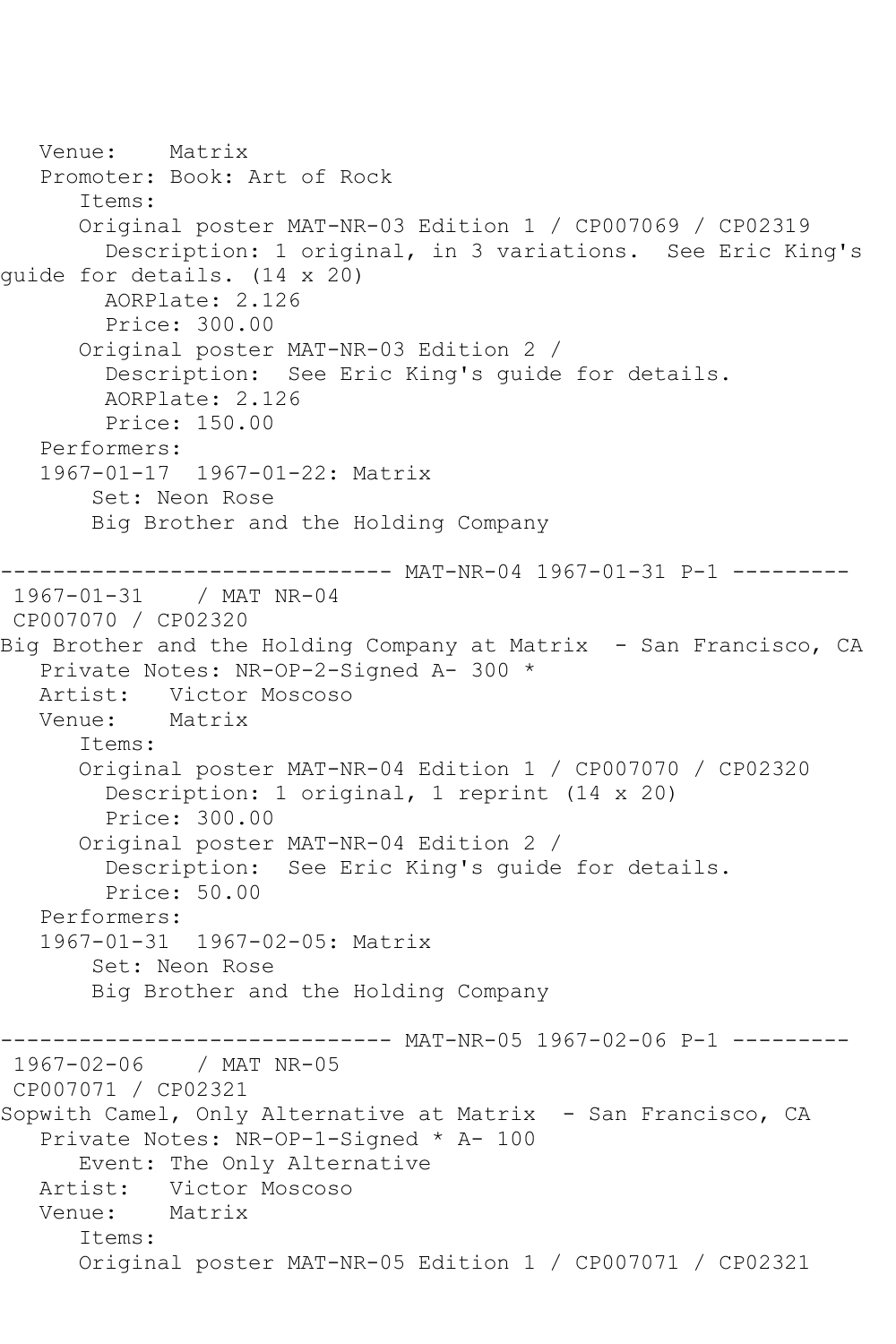Description: original has (c) Neon Rose Moscoso, reprint is different. See Eric King's guide for details. (14 x 20) Price: 100.00 Original poster MAT-NR-05 Edition 2 / Description: See Eric King's guide for details. Price: 40.00 Performers: 1967-02-06 1967-02-12: Matrix Set: Neon Rose Sopwith Camel / Only Alternative ------------------------------ MAT-NR-06 1967-02-13 P-2 --------- 1967-02-13 / MAT NR-06 CP007072 / CP02322 Blues Project at Matrix - San Francisco, CA Private Notes: NR-OP-2-Signed \* A- 400 Artist: Victor Moscoso<br>Venue: Matrix Venue: Items: Original poster MAT-NR-06 Edition 1 / CP001446 / 1468 Description: Negative image in pink, green, blue. See Eric King's guide for details. Price: 1500.00 Original poster (Original) MAT-NR-06 Edition 2 / CP007072 / CP02322 Description: Positive image in orange, green, and blue, 1 reprint. See Eric King's guide for details. (14 x 20) Price: 200.00 Handbill MAT-NR-06 Edition 1 / Description: B&W handbill. See Eric King's guide for details. Sam image as poster. Price: 200.00 Performers: 1967-02-13 1967-02-16: Matrix Set: Neon Rose Blues Project ------ MAT-NR-07 1967-02-17 P-1 ---------1967-02-17 / MAT NR-07 CP007073 / CP02323 Only Alternative at Matrix - San Francisco, CA Private Notes: NR-OP-2-Signed \*100 Artist: Victor Moscoso<br>Venue: Matrix Venue: Items: Original poster MAT-NR-07 Edition 1 / CP007073 / CP02323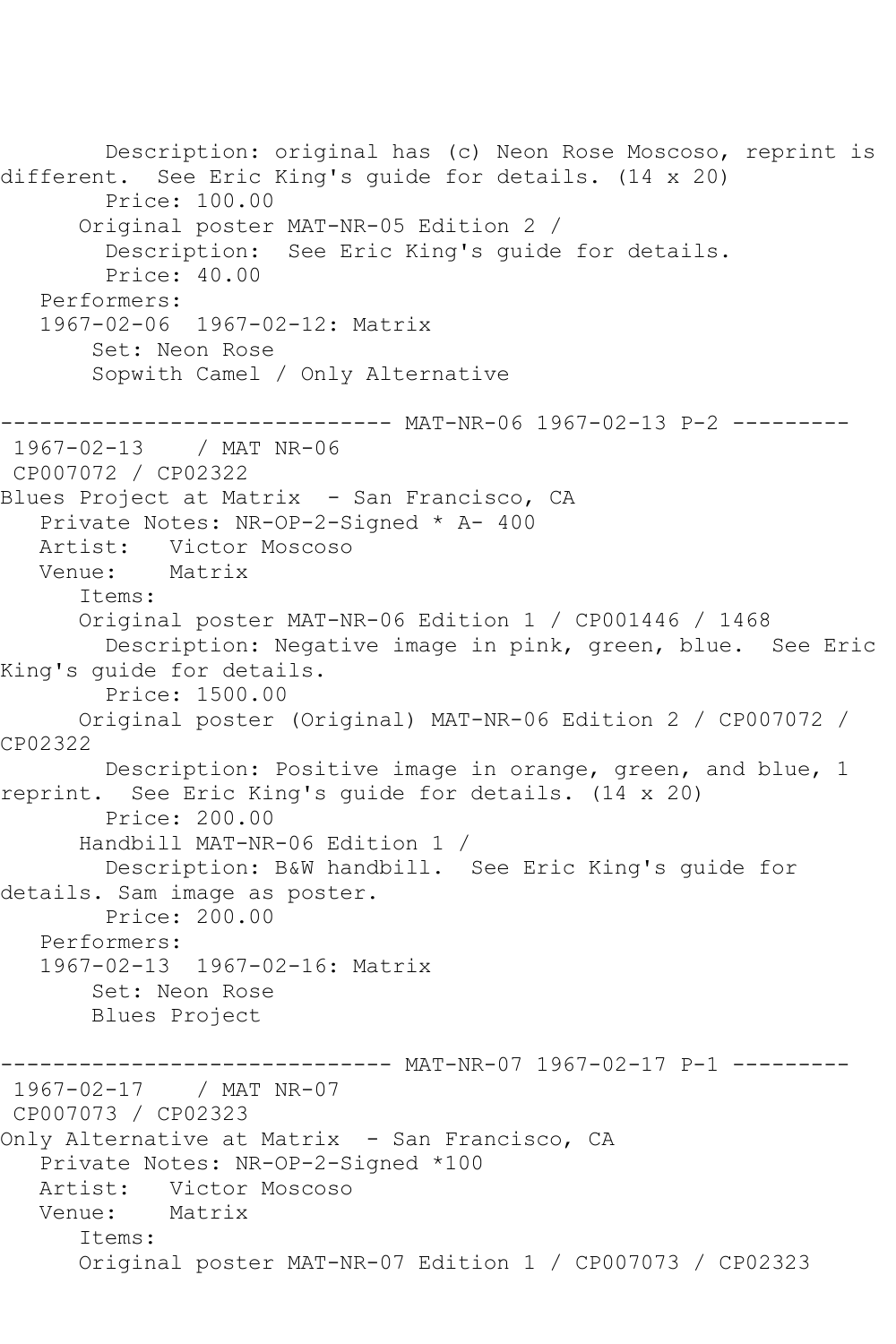Description: 1 original, 3 reprints. No "Photo: FRED ROTH." (14 x 20) Price: 240.00 Original poster MAT-NR-07 Edition 2 / Description: Version with "Photo: FRED ROTH" in white. See Eric King's guide for details. (14 x 20) Price: 30.00 Original poster MAT-NR-07 Edition 3 / Description: "Photo: FRED ROTH" in red/brown. See Eric King's guide for details. Price: 15.00 Performers: 1967-02-17 1967-02-19: Matrix Set: Neon Rose Only Alternative ------------------------------ MAT 1967-02-26 H --------- 1967-02-26 / MAT Andrew Staples at Matrix - San Francisco, CA Venue: Matrix Items: Handbill MAT / Performers: 1967-02-26: Matrix Andrew Staples ----------- MAT-NR-08 1967-02-28 P-1 ---------1967-02-28 / MAT NR-08 CP007074 / CP02324 Otis Rush at Matrix - San Francisco, CA Notes: Photo by Paul Ubac Private Notes: NR-OP-1-Signed \* A- 250 Artist: Victor Moscoso Venue: Matrix Items: Original poster MAT-NR-08 / CP009831 / CS04926 Original poster MAT-NR-08 Edition 1 / CP007074 / CP02324 Description: 1 original (14 x 20) Price: 250.00 Performers: 1967-02-28 1967-03-02: Matrix Set: Neon Rose Otis Rush ------------------------------ MAT-NR-09 1967-03-03 P-2 ---------

## 1967-03-03 / MAT NR-09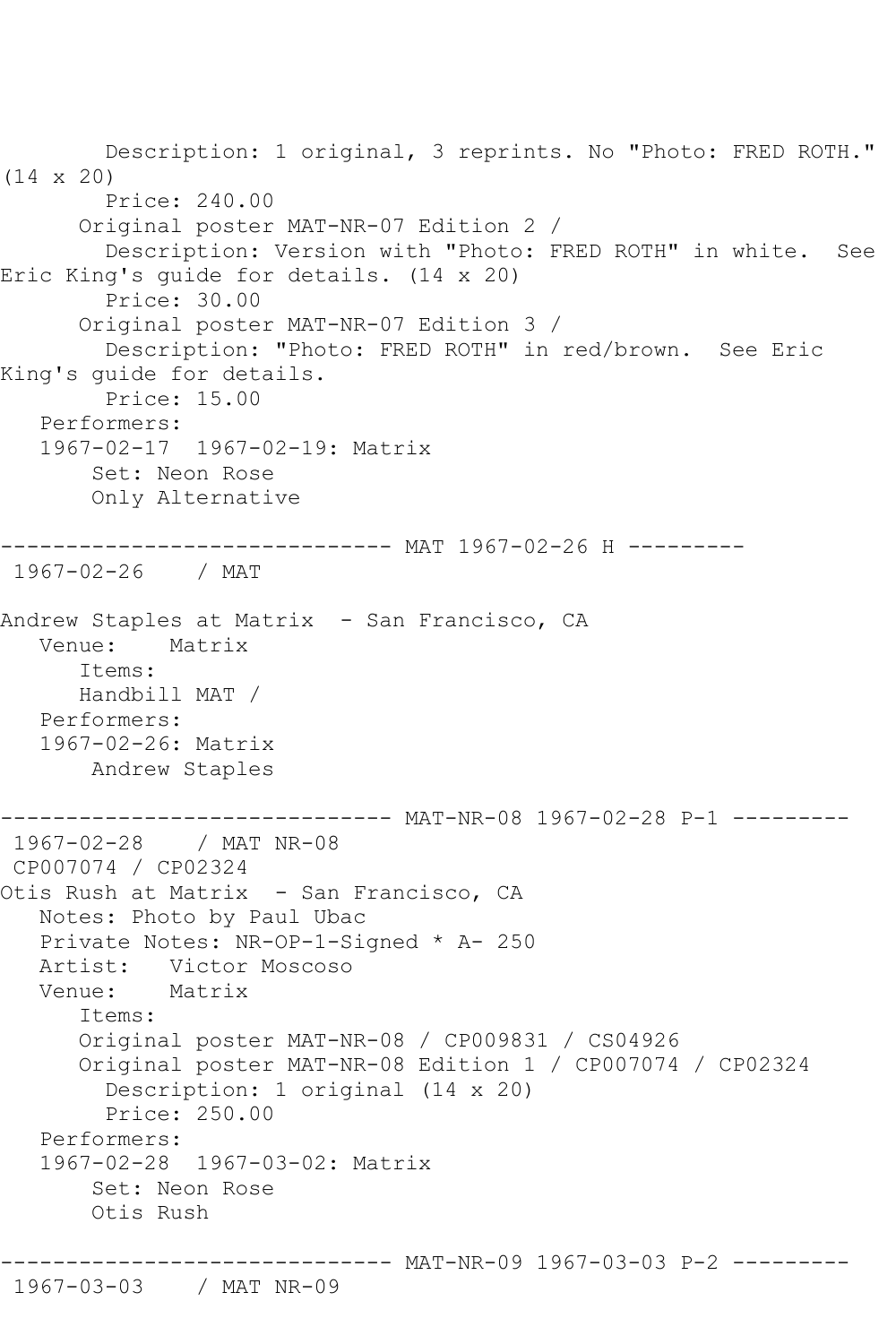```
CP007075 / CP02325
Wildflower at Matrix - San Francisco, CA
   Private Notes: NR-OP-2-Signed *A- 75
  Artist: Victor Moscoso<br>Venue: Matrix
            Matrix
       Items:
       Original poster MAT-NR-09 Edition 1 / 
         Description: Green border. See Eric King's guide for 
details.
         Price: 350.00
       Original poster MAT-NR-09 Edition 2 / CP007075 / CP02325
         Description: Orange border. (14 x 20)
         Price: 100.00
   Performers:
    1967-03-03 1967-03-04: Matrix
        Set: Neon Rose
        Wildflower
------------------------------ MAT-NR-10 2.127 1967-03-07 P-2 ------
---
1967-03-07 / MAT NR-10 2.127
CP007093 / CP02343
Doors at Matrix - San Francisco, CA
   Notes: This item appears in the Art of Rock book, plate no. 2.127
   Private Notes: NR-OP-2-Signed * A- 200
   Artist: Victor Moscoso
   Venue: Matrix
   Promoter: Book: Art of Rock
       Items:
       Original poster MAT-NR-10 2.127 Edition 1 / 
        Description: Green border. See Eric King's guide for 
details. (14 x 20)
         AORPlate: 2.127 
         Price: 1000.00
       Original poster MAT-NR-10 2.127 Edition 2 / CP007093 / CP02343
         Description: 1 original, 1 reprint. orange border. See Eric 
King's guide for details. (14 x 20)
        AORPlate: 2.127 
         Price: 125.00
   Performers:
    1967-03-07 1967-03-11: Matrix
        Set: Neon Rose
        Doors
                     ------------------------------ 1967-03-07 P ---------
1967-03-07 / 
CP060101 / CP060101
```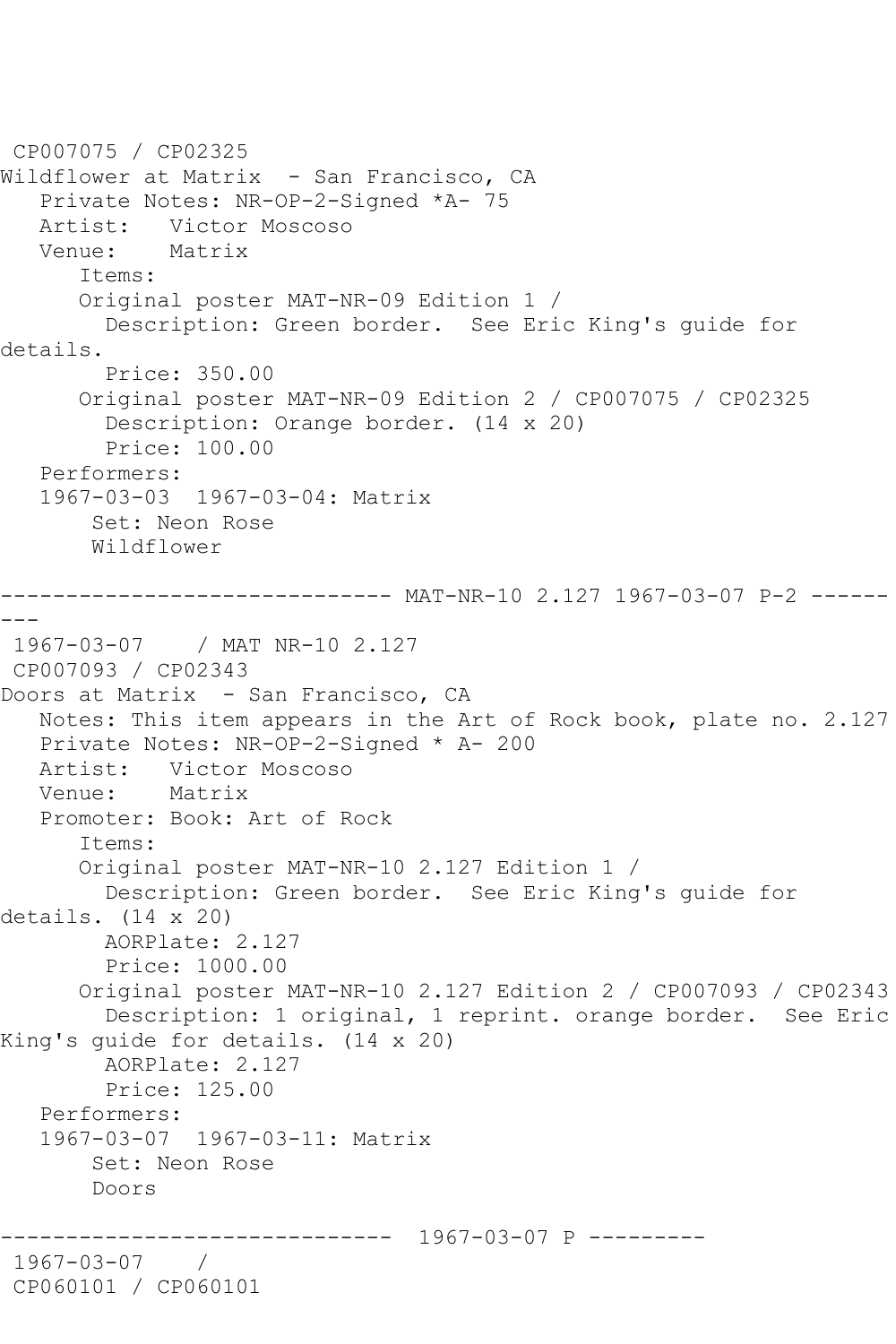Doors at Matrix - San Francisco, CA Artist: Victor Moscoso Venue: Matrix Items: Original poster / CP060101 / CP060101 (14 x 20) Performers: 1967-03-07 1967-03-11: Matrix Set: Neon Rose Doors ------------------------------ MAT-2.117 1967-03-17 H-1 --------- 1967-03-17 / MAT 2.117 CP000378 / 0383 Charlatans, Quicksilver Messenger Service at Matrix - San Francisco, CA Notes: This item appears in the Art of Rock book, plate no. 2.117 Artist: Herb Greene<br>Venue: Matrix Venue: Promoter: Book: Art of Rock Items: Handbill MAT-2.117 Edition 1 / CP000378 / 0383 AORPlate: 2.117 Performers: 1967-03-17 1967-03-19: Matrix Charlatans / Quicksilver Messenger Service ------------------------------ MAT 1967-03-21 H --------- 1967-03-21 / MAT Yellow Brique Road at Matrix - San Francisco, CA Venue: Matrix Items: Handbill MAT / Performers: 1967-03-21 1967-03-26: Matrix Yellow Brique Road ------------------------------ MAT-NR-12 2.128 1967-03-28 P-1 ------ --- 1967-03-28 / MAT NR-12 2.128 CP005903 / CP01152 Chambers Brothers at Matrix [San Francisco, CA] Notes: This item appears in the Art of Rock book, plate no. 2.128 Private Notes: NR-OP-1-signed \* 350 Artist: Victor Moscoso Venue: Matrix Promoter: Book: Art of Rock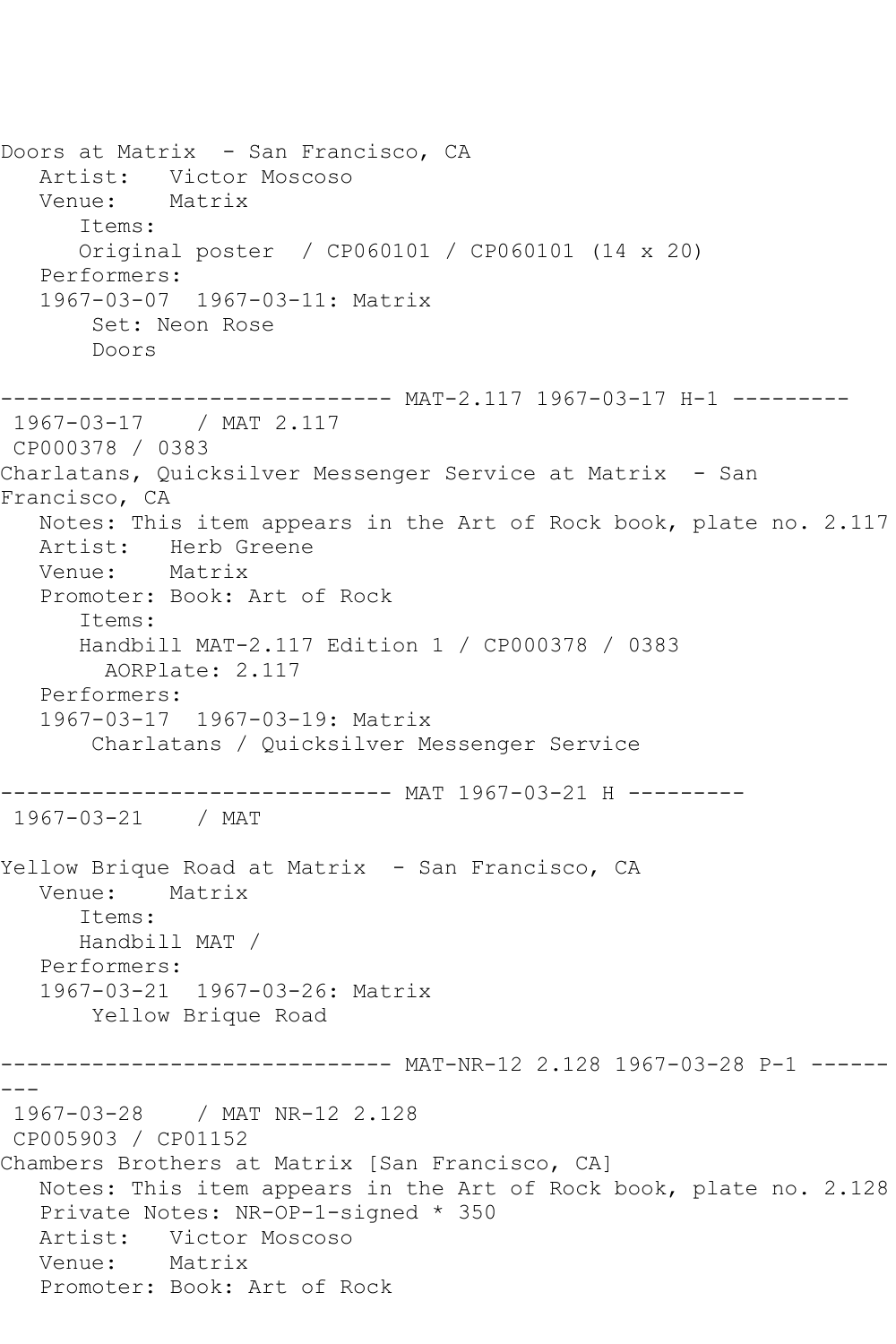```
 Items:
       Original poster MAT-NR-12 2.128 Edition 1 / CP005903 / CP01152
         Description: 1 original (14 x 20)
         AORPlate: 2.128 
         Price: 200.00
    Performers:
    1967-03-28 1967-03-30: Matrix
        Set: Neon Rose
        Chambers Brothers
------------------------------ MAT-2.114 1967-03-31 H-1 ---------
1967-03-31 / MAT 2.114
CP000732 / 0746
Yellow Brique Road at Matrix - San Francisco, CA
   Notes: This item appears in the Art of Rock book, plate no. 2.114
   Artist: Leidenthal
   Venue: Matrix
   Promoter: Book: Art of Rock
       Items:
       Handbill MAT-2.114 Edition 1 / CP000732 / 0746
         AORPlate: 2.114 
   Performers:
   1967-03-31 1967-04-02: Matrix
        Yellow Brique Road
 ------------------------------ MAT 1967-04-07 H ---------
1967-04-07 / MAT 
Yellow Brique Road at Matrix - San Francisco, CA
  Artist: Leidenthal<br>Venue: Matrix
  Venue:
       Items:
      Handbill MAT / (8 x 11)
   Performers:
   1967-04-07 1967-04-09: Matrix
        Yellow Brique Road
                    ------------------------------ MAT 1967-04-11 P ---------
1967-04-11 / MAT 
CP070136
Jefferson Airplane at Matrix - San Francisco, CA
       Event: Fly, The World's Great Organ of Aerial Flight
  Artist: Rick Griffin<br>Venue: Matrix
  Venue:
       Items:
       Original poster MAT / CP070136 (19-1/8 x 13)
         Price: 250.00
```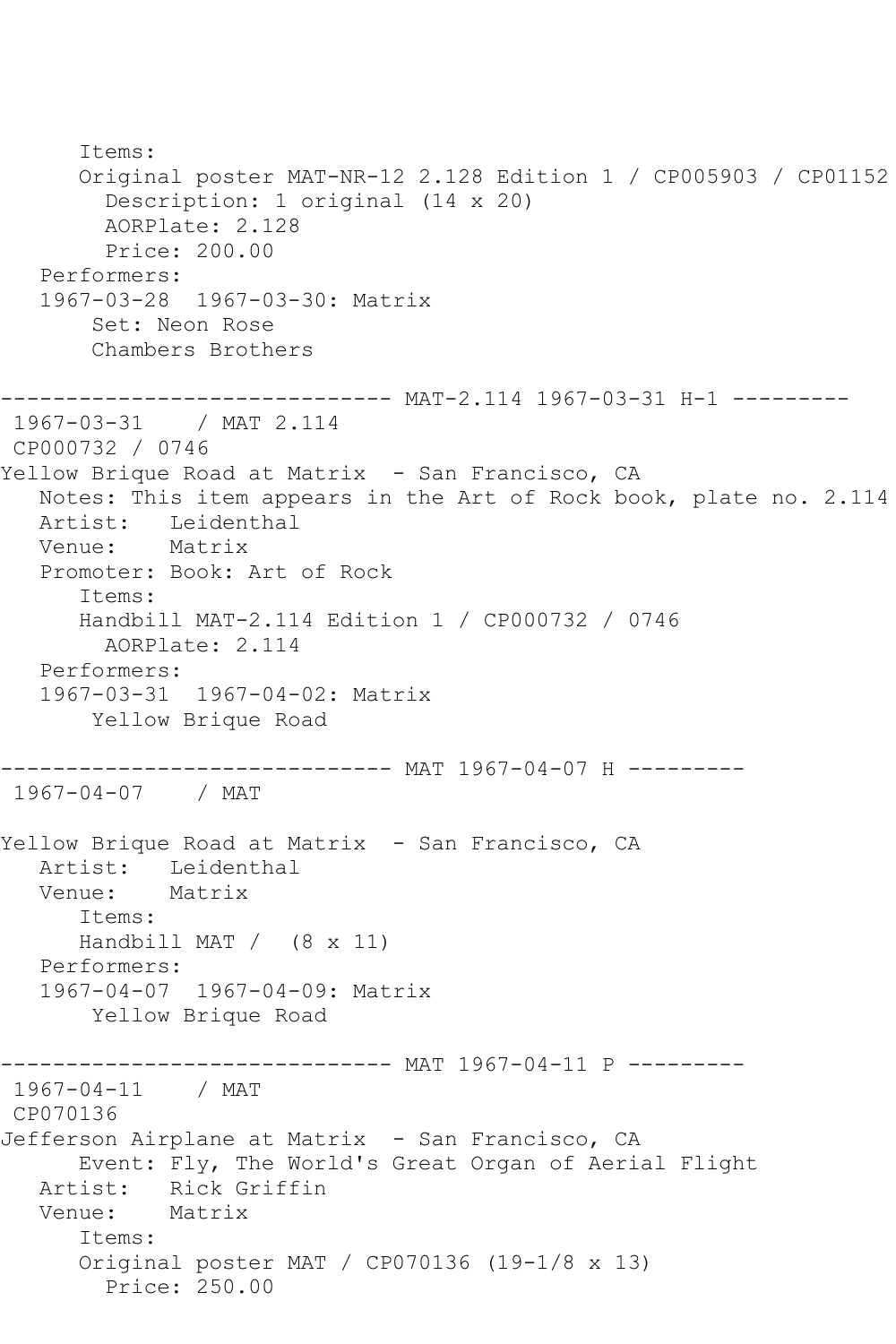Original poster MAT Edition 1 / CP002083 / 2073 (19-1/8 x 13) Price: 250.00 Performers: 1967-04-11 1967-04-13: Matrix Jefferson Airplane ------------------------------ MAT 1967-04-11 P-1 --------- 1967-04-11 / MAT CP001095 / 1109 Sparrow at Matrix - San Francisco, CA Artist: Leidenthal Venue: Matrix Items: Original poster MAT Edition 1 / CP001095 / 1109 Handbill MAT / CP700197 (8-1/2 x 11) Performers: 1967-04-11 1967-04-16: Matrix Sparrow ------------------------------ MAT-2.116 1967-04-18 P-1 --------- 1967-04-18 / MAT 2.116 CP001499 / 1520 Howlin' Wolf at Matrix - San Francisco, CA Notes: This item appears in the Art of Rock book, plate no. 2.116 Artist: Leidenthal<br>Venue: Matrix Venue: Promoter: Book: Art of Rock Items: Original poster MAT-2.116 Edition 1 / CP001499 / 1520 AORPlate: 2.116 Performers: 1967-04-18 1967-04-20: Matrix Howlin' Wolf ------------------------------ 1967-04-20 P --------- 1967-04-20 / Howlin' Wolf at Matrix - San Francisco, CA Venue: Matrix Items: Original poster / Performers: 1967-04-20: Howlin' Wolf / Matrix ------------------------------ MAT 1967-04-21 H --------- 1967-04-21 / MAT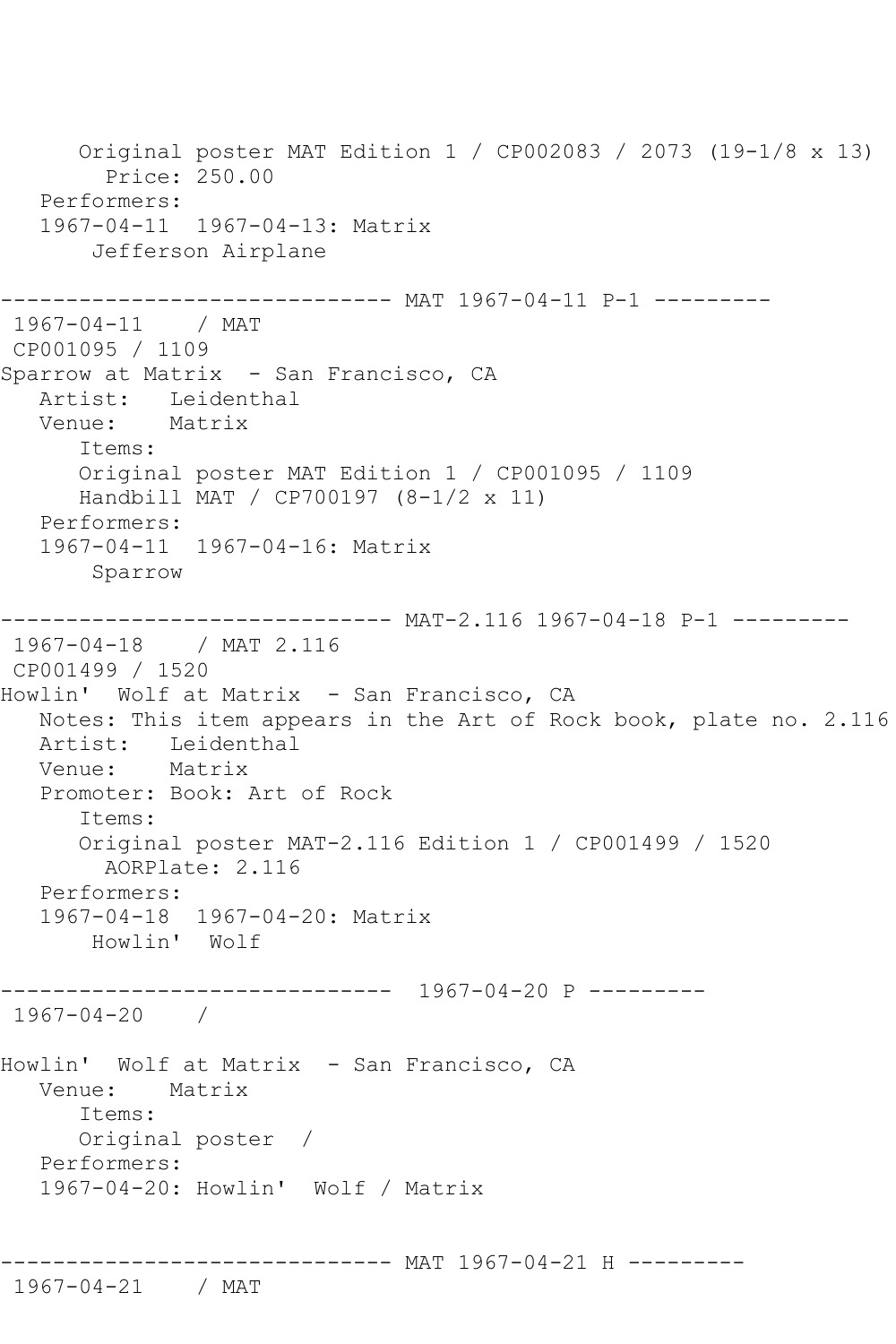Steve Miller Blues Band at Matrix - San Francisco, CA Artist: Leidenthal Venue: Matrix Items: Handbill MAT / Performers: 1967-04-21 1967-04-23: Matrix Steve Miller Blues Band ------------------------------ 1967-04-22 P --------- 1967-04-22 / Popcorn Happening at the Fillmore Auditorium, Matrix Benefit: For Presidio School Artist: Bob Fried Venue: Fillmore Auditorium - SF Items: Original poster / Performers: 1967-04-22: Fillmore Auditorium - SF Matrix ------------------------------ MAT-2.110 1967-04-25 H-1 --------- 1967-04-25 / MAT 2.110 CP000498 / 0503 Big Brother and the Holding Company at Matrix - San Francisco, CA Notes: This item appears in the Art of Rock book, plate no. 2.110 Artist: Leidenthal<br>Venue: Matrix Venue: Promoter: Book: Art of Rock Items: Handbill MAT-2.110 Edition 1 / CP000498 / 0503 AORPlate: 2.110 Performers: 1967-04-25 1967-04-27: Matrix Big Brother and the Holding Company \_\_\_\_\_\_\_\_\_\_\_\_\_\_\_ ------------ MAT 1967-04-28 H-1 ---------1967-04-28 / MAT CP000385 / 0390 Sparrow at Matrix [San Francisco, CA] Artist: Leidenthal Venue: Matrix Items: Handbill MAT Edition 1 / CP000385 / 0390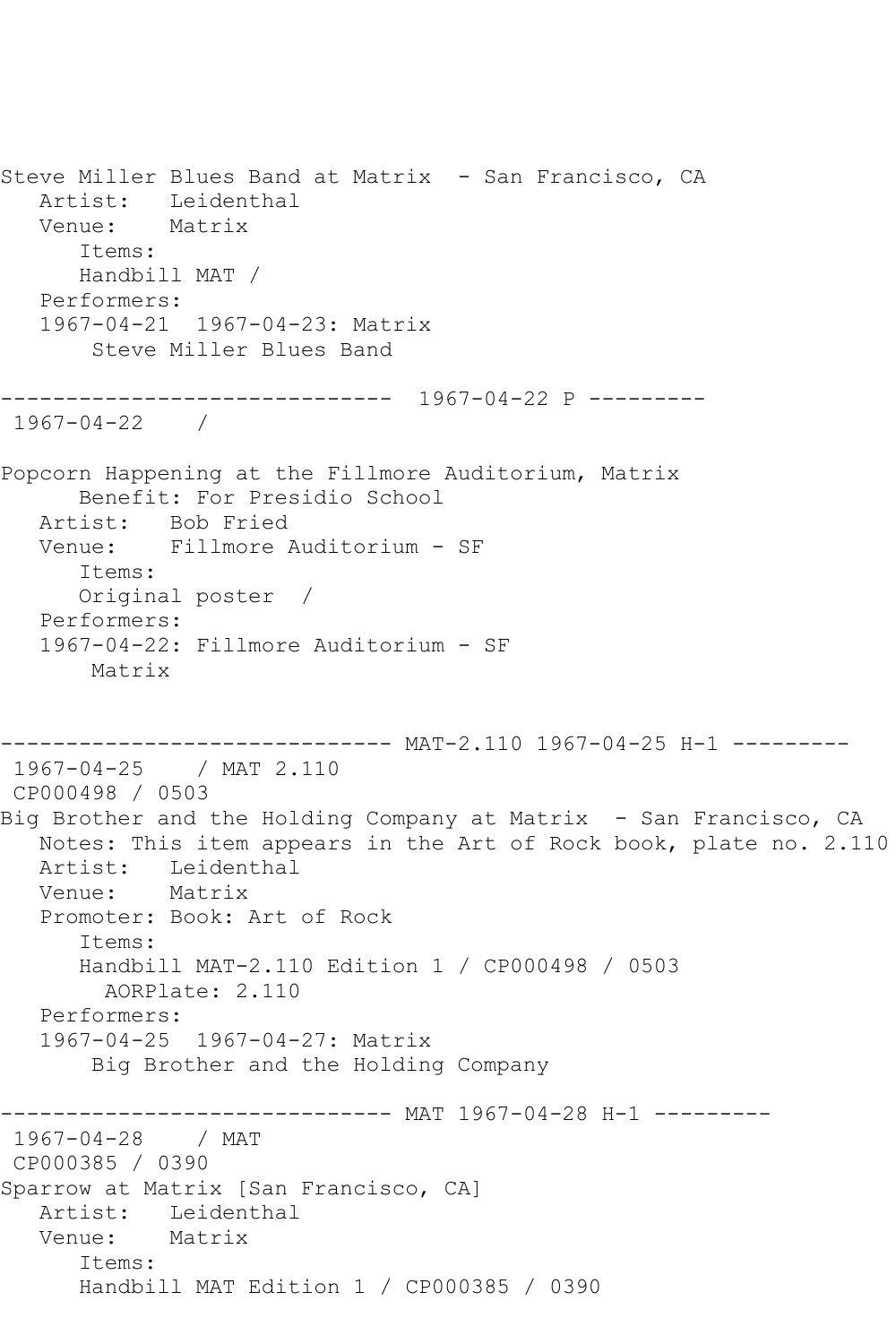Description: Pink and yellow paper variations Performers: 1967-04-28 1967-04-30: Matrix Sparrow ---------- MAT 1967-05-02 H-1 ---------1967-05-02 / MAT CP000412 / 0416 Quicksilver Messenger Service, Congress of Wonders at Matrix - San Francisco, CA Notes: Photo by Quamstrom Artist: Dan Quarnstrom<br>Venue: Matrix Venue: Items: Handbill MAT Edition 1 / CP000412 / 0416 Performers: 1967-05-02 1967-05-04: Matrix Quicksilver Messenger Service / Congress of Wonders ------------------------------ MAT-NR-14 1967-05-09 P-1 --------- 1967-05-09 / MAT NR-14 CP007080 / CP02330 Sparrow at Matrix - San Francisco, CA Private Notes: NR-OP-1-Signed \* A 175 Event: The Sparrow Artist: Victor Moscoso Venue: Matrix Items: Original poster MAT-NR-14 Edition 1 / CP007080 / CP02330 Description: 1 original (14 x 20) Price: 125.00 Performers: 1967-05-09 1967-05-10: Matrix Set: Neon Rose Sparrow ------------------------------ MAT 1967-05-12 H --------- 1967-05-12 / MAT Sopwith Camel at Matrix - San Francisco, CA Artist: Jack Downing Venue: Matrix Items: Handbill MAT / Performers: 1967-05-12 1967-05-14: Matrix Sopwith Camel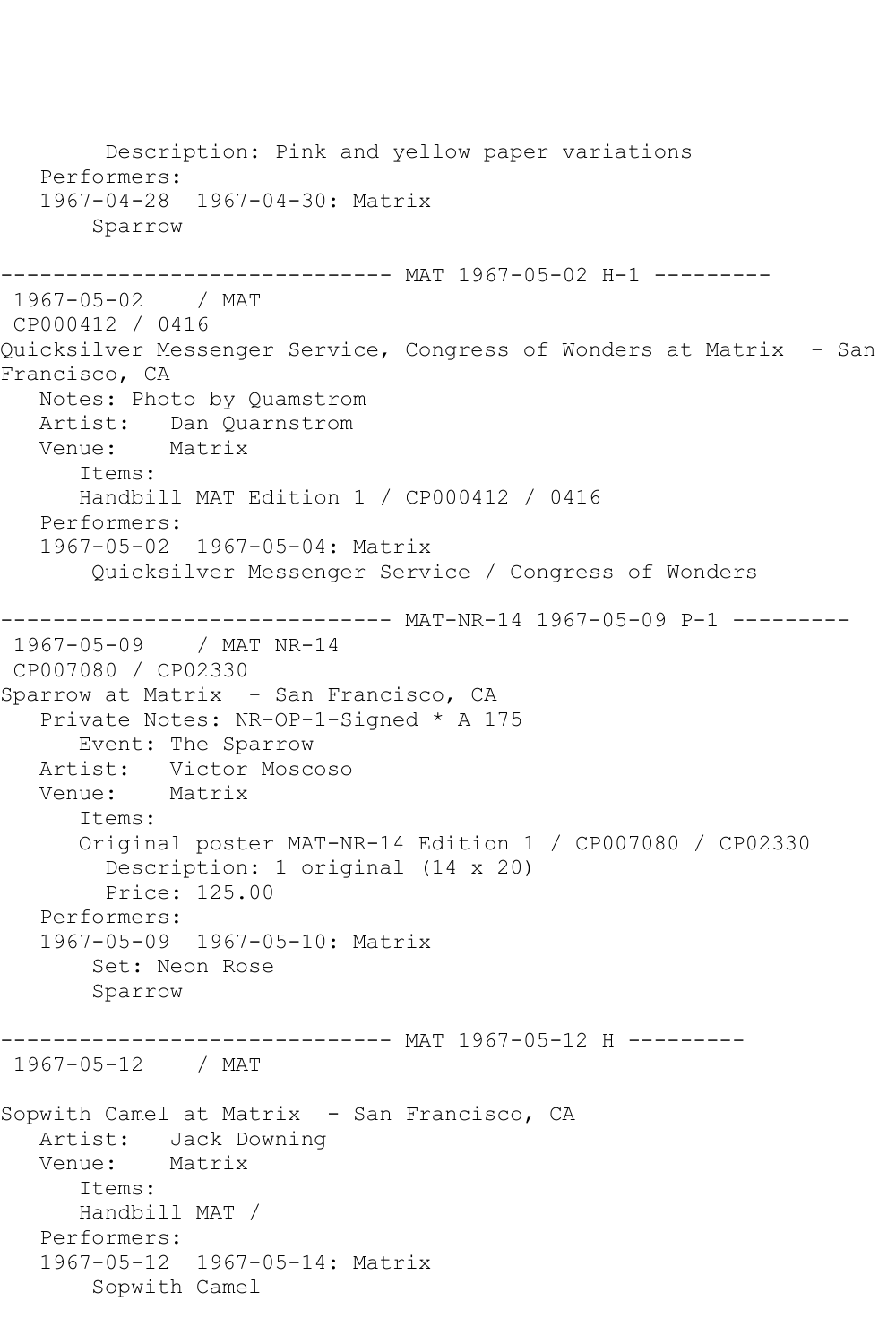------------------------------ MAT 1967-05-19 H-1 --------- 1967-05-19 / MAT CP000410 / 0414 Sparrow at Matrix - San Francisco, CA Artist: Jack Downing<br>Venue: Matrix Venue: Items: Handbill MAT Edition 1 / CP000410 / 0414 Performers: 1967-05-19 1967-05-21: Matrix Sparrow ------------------------------ MAT 1967-05-26 H --------- 1967-05-26 / MAT All Night Apothecary at Matrix - San Francisco, CA Artist: Jack Downing Venue: Matrix Items: Handbill MAT / Performers: 1967-05-26 1967-05-28: Matrix All Night Apothecary ------------------------------ MAT 1967-06-02 H-1 --------- 1967-06-02 / MAT CP000409 / 0413 Notes from the Underground at Matrix - San Francisco, CA Artist: Jack Downing<br>Venue: Matrix Venue: Items: Handbill MAT Edition 1 / CP000409 / 0413 Performers: 1967-06-02 1967-06-04: Matrix Notes from the Underground ------------------------------ MAT 1967-06-06 H --------- 1967-06-06 / MAT Steve Miller Blues Band at Matrix - San Francisco, CA Artist: T. Chan Venue: Matrix Items: Handbill MAT / Performers: 1967-06-06 1967-06-08: Matrix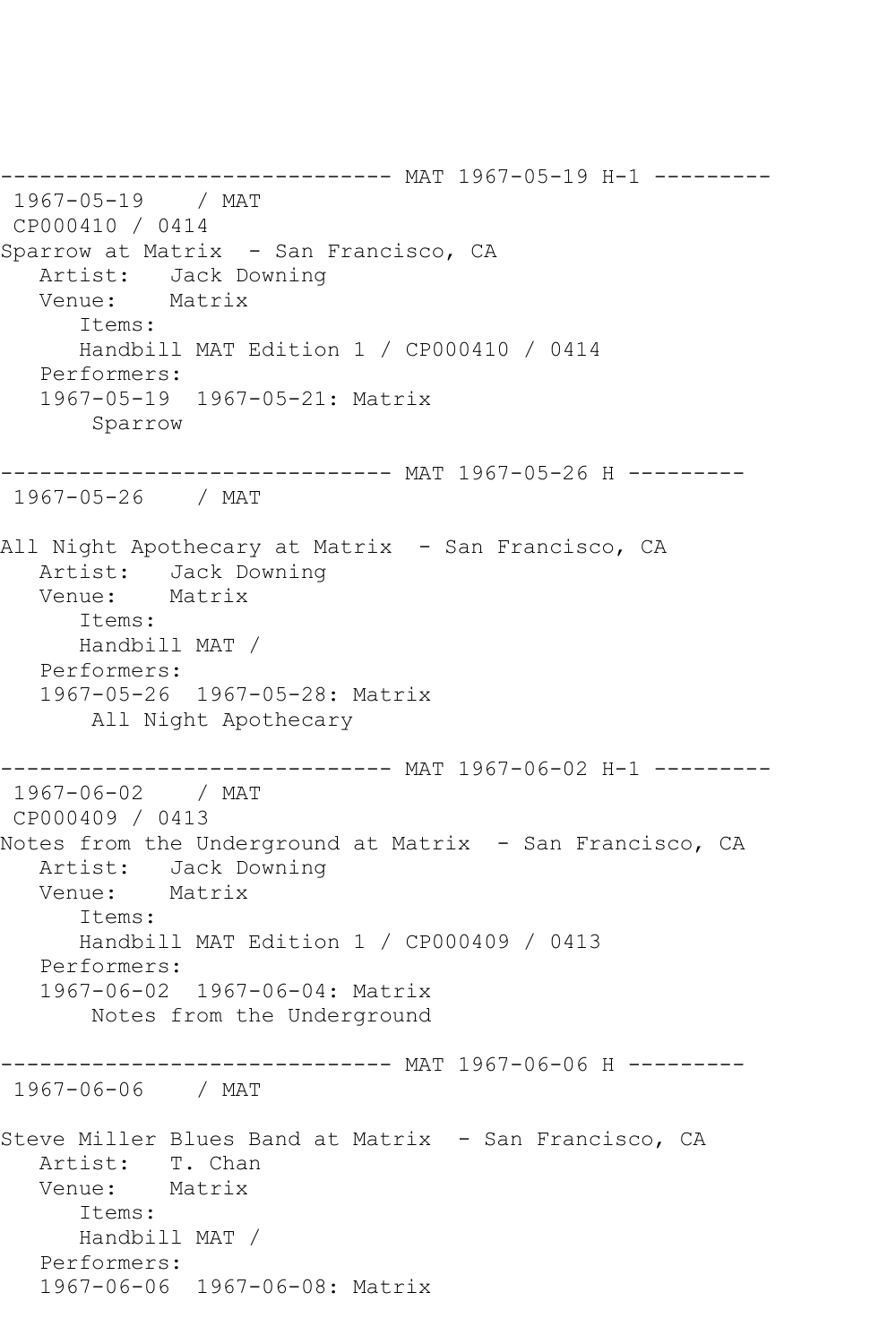Steve Miller Blues Band -------------- MAT 1967-06-20 P-1 ---------1967-06-20 / MAT CP012745 / DL19670620A Youngbloods at Matrix - San Francisco, CA Artist: Dennis Loren Venue: Matrix Items: Original poster MAT Edition 1 / CP012745 / DL19670620A Handbill MAT / Description: Handbill art by MLG Performers: 1967-06-20 1967-06-25: Matrix Youngbloods ------------------------------ MAT 1967-06-27 H --------- 1967-06-27 / MAT Youngbloods at Matrix - San Francisco, CA Artist: Rose Venue: Matrix Items: Handbill MAT / Performers: 1967-06-27 1967-07-01: Matrix Youngbloods ------------------------------ MAT 1967-07-11 H --------- 1967-07-11 / MAT Blue Cheer at Matrix - San Francisco, CA Artist: Timothy<br>Venue: Matrix Venue: Items: Handbill MAT / Performers: 1967-07-11 1967-07-13: Matrix Blue Cheer ------------------------------ MAT 1967-07-14 H --------- 1967-07-14 / MAT Colours at Matrix - San Francisco, CA Artist: Rose Venue: Matrix Items: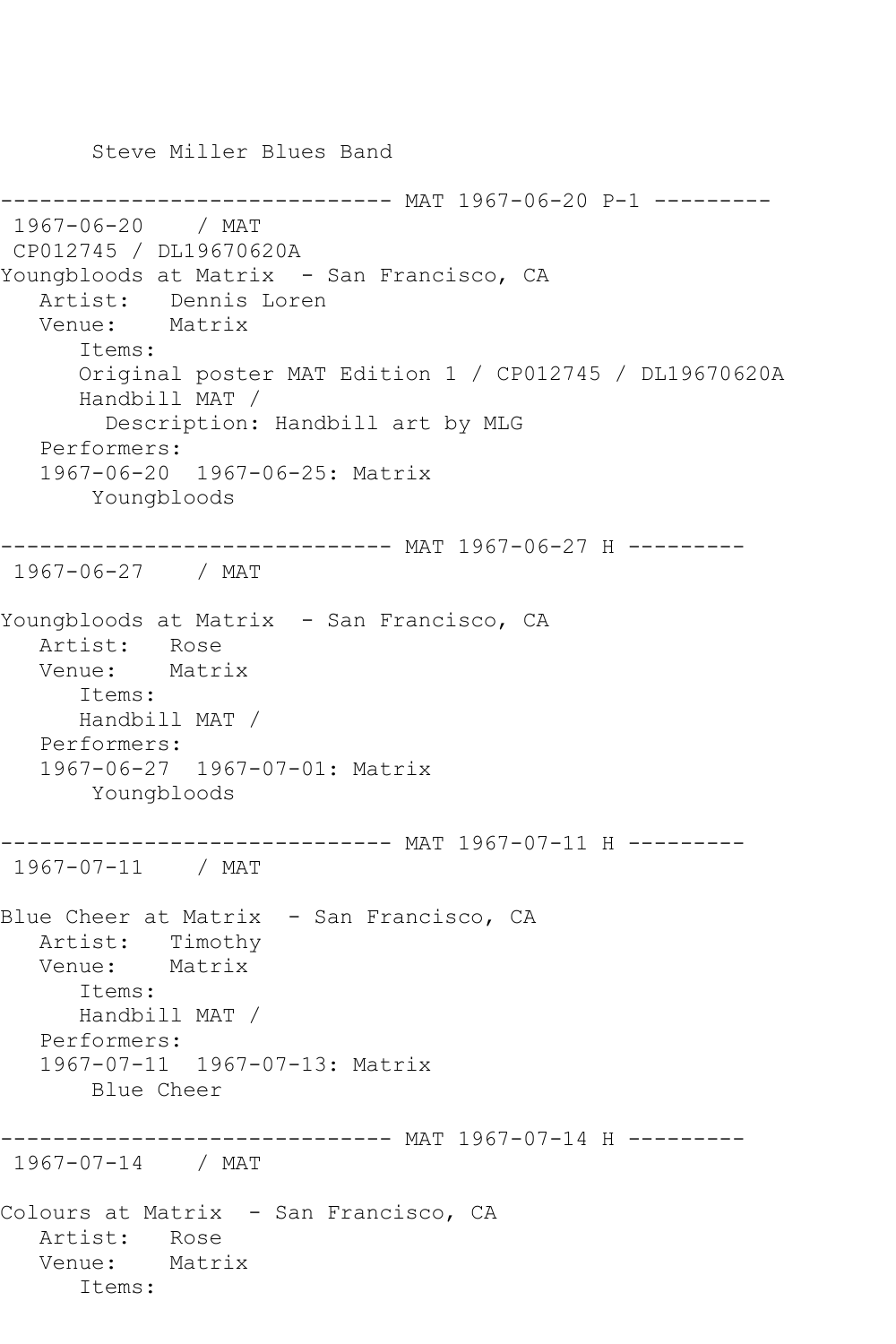Handbill MAT / Performers: 1967-07-14 1967-07-16: Matrix Colours ----------- MAT 1967-07-18 H ---------1967-07-18 / MAT Steve Miller Blues Band at Matrix - San Francisco, CA Artist: Timothy Venue: Matrix Items: Handbill MAT / Performers: 1967-07-18 1967-07-27: Matrix Mother Earth Steve Miller Blues Band ------------------------------ MAT 1967-07-21 H --------- 1967-07-21 / MAT Sandy Bull, Pyewacket at Matrix - San Francisco, CA Artist: Timothy Venue: Matrix Items: Handbill MAT / Performers: 1967-07-21 1967-07-23: Matrix Sandy Bull / Pyewacket ------------------------------ MAT-2.120 1967-07-28 H-1 --------- 1967-07-28 / MAT 2.120 CP000731 / 0745 Sandy Bull at Matrix - San Francisco, CA Notes: This item appears in the Art of Rock book, plate no. 2.120 Artist: Timothy Venue: Matrix Promoter: Book: Art of Rock Items: Handbill MAT-2.120 Edition 1 / CP000731 / 0745 AORPlate: 2.120 Performers: 1967-07-28 1967-07-30: Matrix Sandy Bull ------------------------------ MAT 1967-08-01 H --------- 1967-08-01 / MAT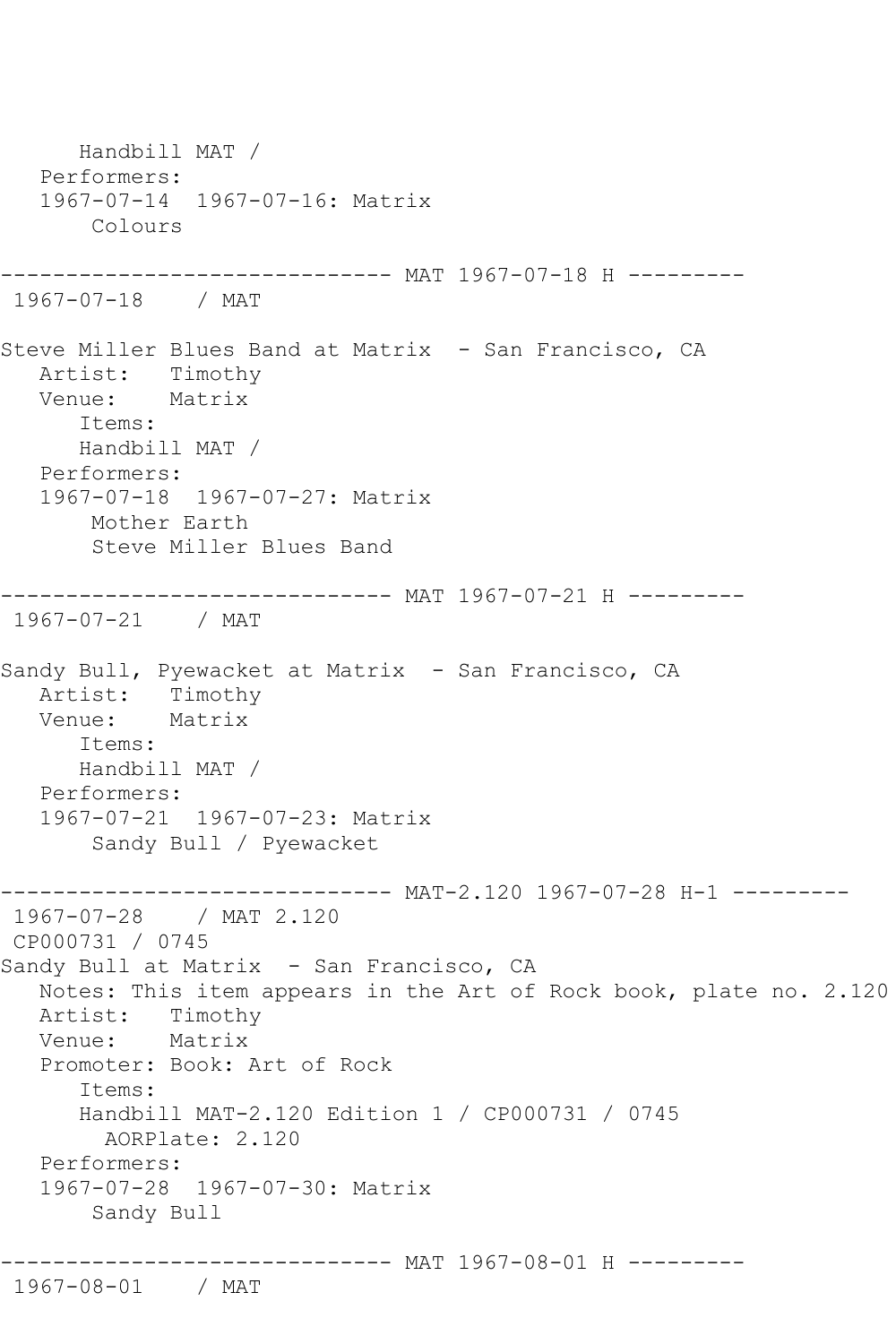Quicksilver Messenger Service, Congress of Wonders at Matrix - San Francisco, CA Artist: Steven Arnold<br>Venue: Matrix Venue: Items: Handbill MAT / Performers: 1967-08-01 1967-08-03: Matrix Quicksilver Messenger Service / Congress of Wonders ------------------------------ MAT-2.115 1967-08-05 H-1 --------- 1967-08-05 / MAT 2.115 CP000497 / 0502 Flamin' Groovies, Colors at Matrix - San Francisco, CA Notes: This item appears in the Art of Rock book, plate no. 2.115 Artist: Leidenthal<br>Venue: Matrix Venue: Promoter: Book: Art of Rock Items: Handbill MAT-2.115 Edition 1 / CP000497 / 0502 AORPlate: 2.115 Performers: 1967-08-05 1967-08-07: Matrix Flamin' Groovies / Colors ------------------------------ MAT 1967-08-08 H --------- 1967-08-08 / MAT Sons of Champlin, Buffum Tool Co. at Matrix - San Francisco, CA Artist: Timothy Venue: Matrix Items: Handbill MAT / Performers: 1967-08-08 1967-08-10: Matrix Sons of Champlin / Buffum Tool Co. ------------------------------ 1967-08-18 P-1 --------- 1967-08-18 / CP070151 Sons of Champlin, Buffum Tool Co. Artist: Laurie Schmidtke<br>Venue: Matrix Venue: Items: Original poster Edition 1 / CP070151 Performers: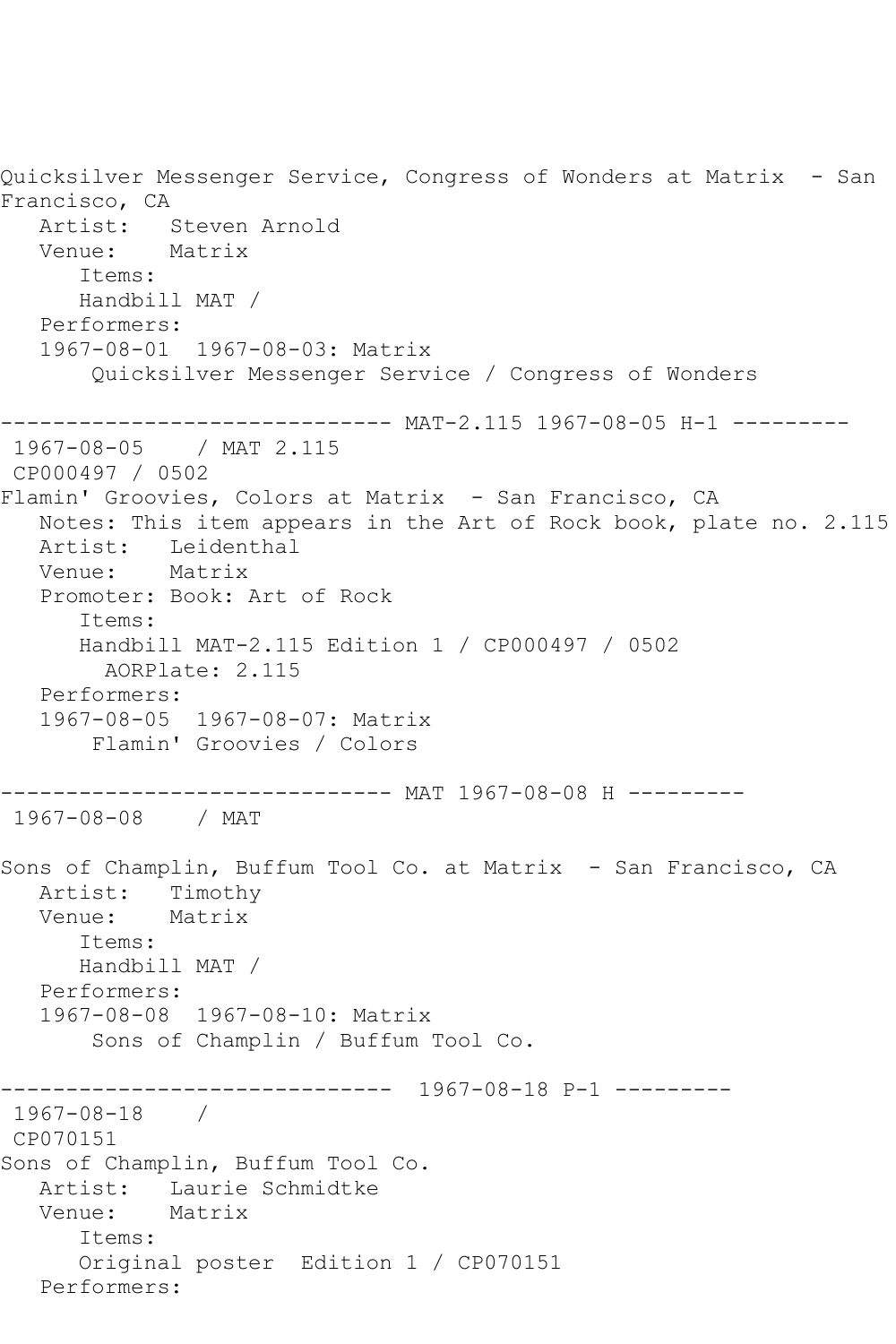1967-08-18 1967-08-20: Matrix Sons of Champlin / Buffum Tool Co. ------------------------------ MAT 1967-08-22 H --------- 1967-08-22 / MAT Colours, Anonymous Artists of America (AAA) at Matrix - San Francisco, CA Artist: Leidenthal Venue: Matrix Items: Handbill MAT / Performers: 1967-08-22 1967-08-24: Matrix Colours / Anonymous Artists of America (AAA) ------------------------------ MAT 1967-08-25 H --------- 1967-08-25 / MAT Colours, Blue Cheer at Matrix - San Francisco, CA Artist: Steven Arnold Venue: Matrix Items: Handbill MAT / Performers: 1967-08-25 1967-08-27: Matrix Colours / Blue Cheer ------------------------------ MAT 1967-08-28 H --------- 1967-08-28 / MAT Charlie Musselwhite at Matrix - San Francisco, CA Artist: Steven Arnold<br>Venue: Matrix Venue: Items: Handbill MAT / Performers: 1967-08-28 1967-08-31: Matrix Charlie Musselwhite ------------------------------ MAT 1967-09-01 H --------- 1967-09-01 / MAT Quicksilver Messenger Service, Congress of Wonders at Matrix - San Francisco, CA Artist: Steven Arnold<br>Venue: Matrix Venue: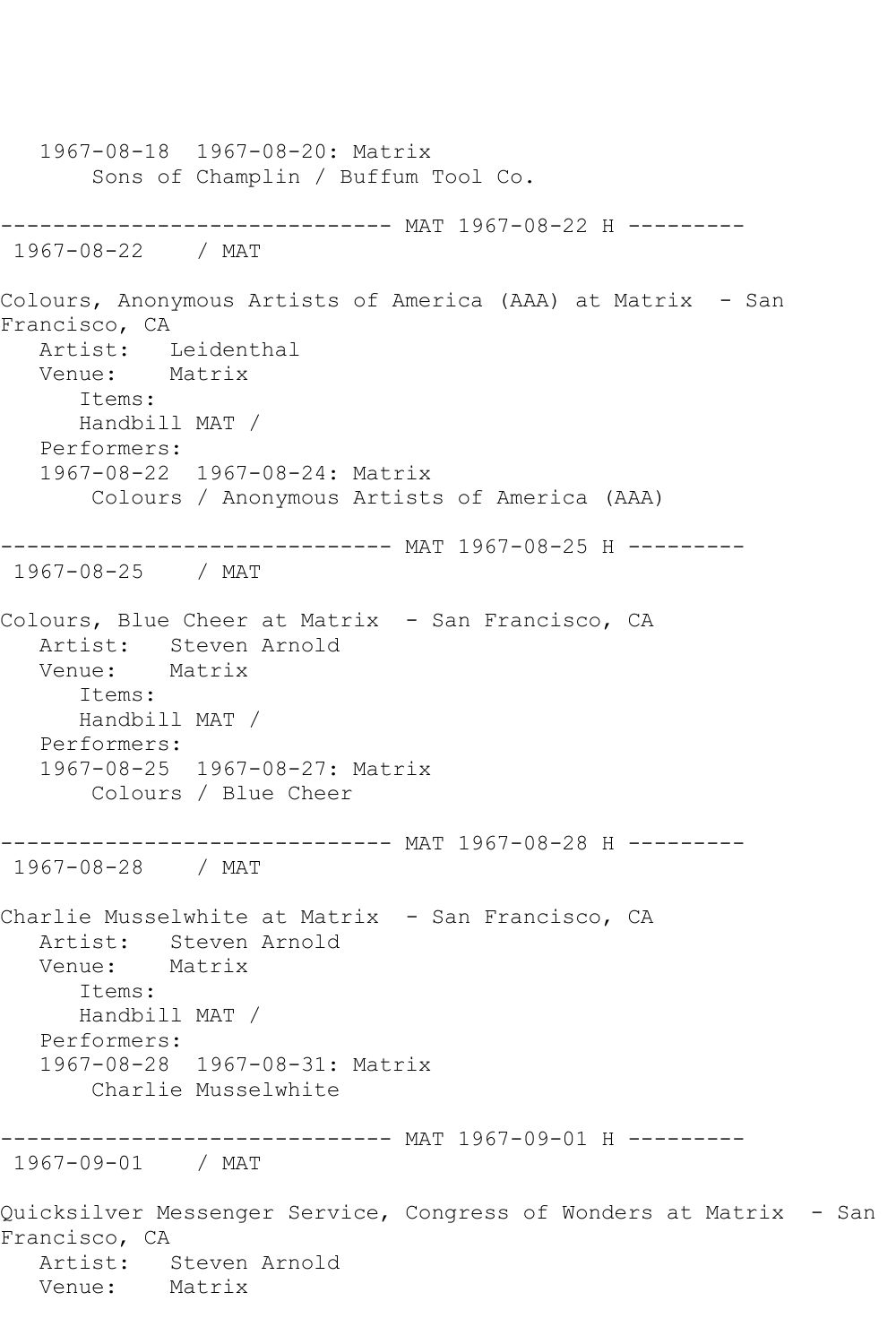Items: Handbill MAT / Performers: 1967-09-01 1967-09-03: Matrix Quicksilver Messenger Service / Congress of Wonders ------------------------------ MAT 1967-09-05 H --------- 1967-09-05 / MAT West Coast Natural Gas, Sons of Champlin at Matrix - San Francisco, CA Artist: Steven Arnold<br>Venue: Matrix Venue: Items: Handbill MAT / Performers: 1967-09-05 1967-09-07: Matrix West Coast Natural Gas / Sons of Champlin ------------------------------ MAT 1967-09-08 H --------- 1967-09-08 / MAT Jade Muse, Congress of Wonders at Matrix - San Francisco, CA Artist: Steven Arnold Venue: Matrix Items: Handbill MAT / Performers: 1967-09-08 1967-09-10: Matrix Jade Muse / Congress of Wonders ------------------------------ MAT 1967-09-12 H --------- 1967-09-12 / MAT Steve Miller Blues Band at Matrix - San Francisco, CA Artist: Steven Arnold<br>Venue: Matrix Venue: Items: Handbill MAT / Performers: 1967-09-12 1967-09-14: Matrix Steve Miller Blues Band ------------------------------ MAT 1967-09-19 H --------- 1967-09-19 / MAT Sopwith Camel at Matrix - San Francisco, CA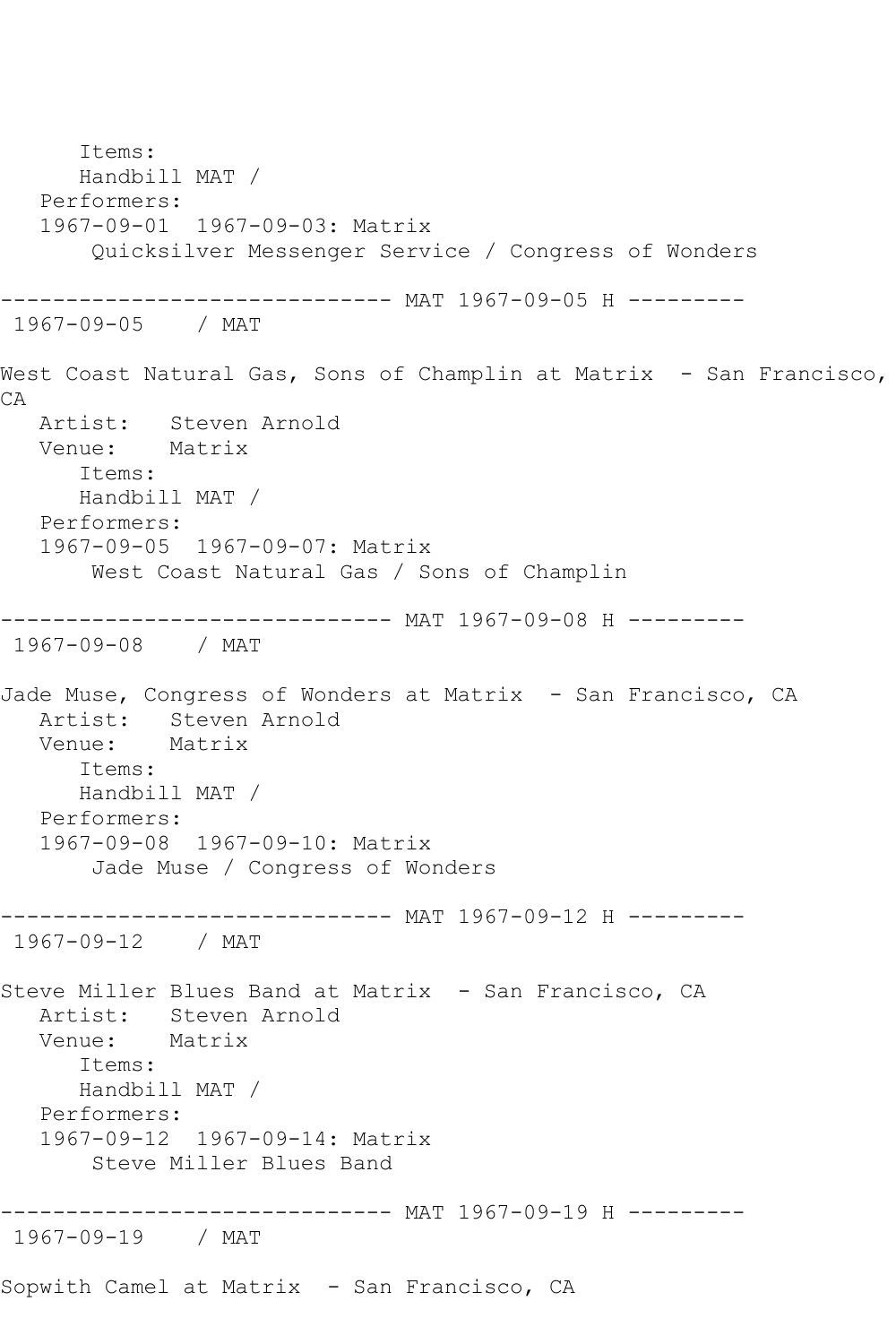Artist: McClellan<br>Venue: Matrix Venue: Items: Handbill MAT / Performers: 1967-09-19 1967-09-23: Matrix Sopwith Camel ------------------------------ 1967-10-05 H --------- 1967-10-05 / CP700196 Charlatans at Matrix [San Francisco, CA] Venue: Matrix Items: Handbill / CP700196 (8-1/2 x 11) Performers: 1967-10-05: Matrix Charlatans ------------------------------ MAT 1967-10-24 H --------- 1967-10-24 / MAT Wildflower, Recurring Love Habit at Matrix - San Francisco, CA Artist: McLellan Venue: Matrix Items: Handbill MAT / Performers: 1967-10-24 1967-10-29: Matrix Wildflower / Recurring Love Habit ------------------------------ MAT 1967-10-29 P-1 --------- 1967-10-29 / MAT CP001308 / 1325 Charlatans, Frumious Bandersnatch at Matrix - San Francisco, CA Artist: Steven Arnold<br>Venue: Matrix Venue: Items: Original poster MAT Edition 1 / CP001308 / 1325 Performers: 1967-10-29 1967-10-30: Matrix Charlatans / Frumious Bandersnatch ------------------------------ MAT 1967-11-07 H --------- 1967-11-07 / MAT P.H. Phactor at Matrix - San Francisco, CA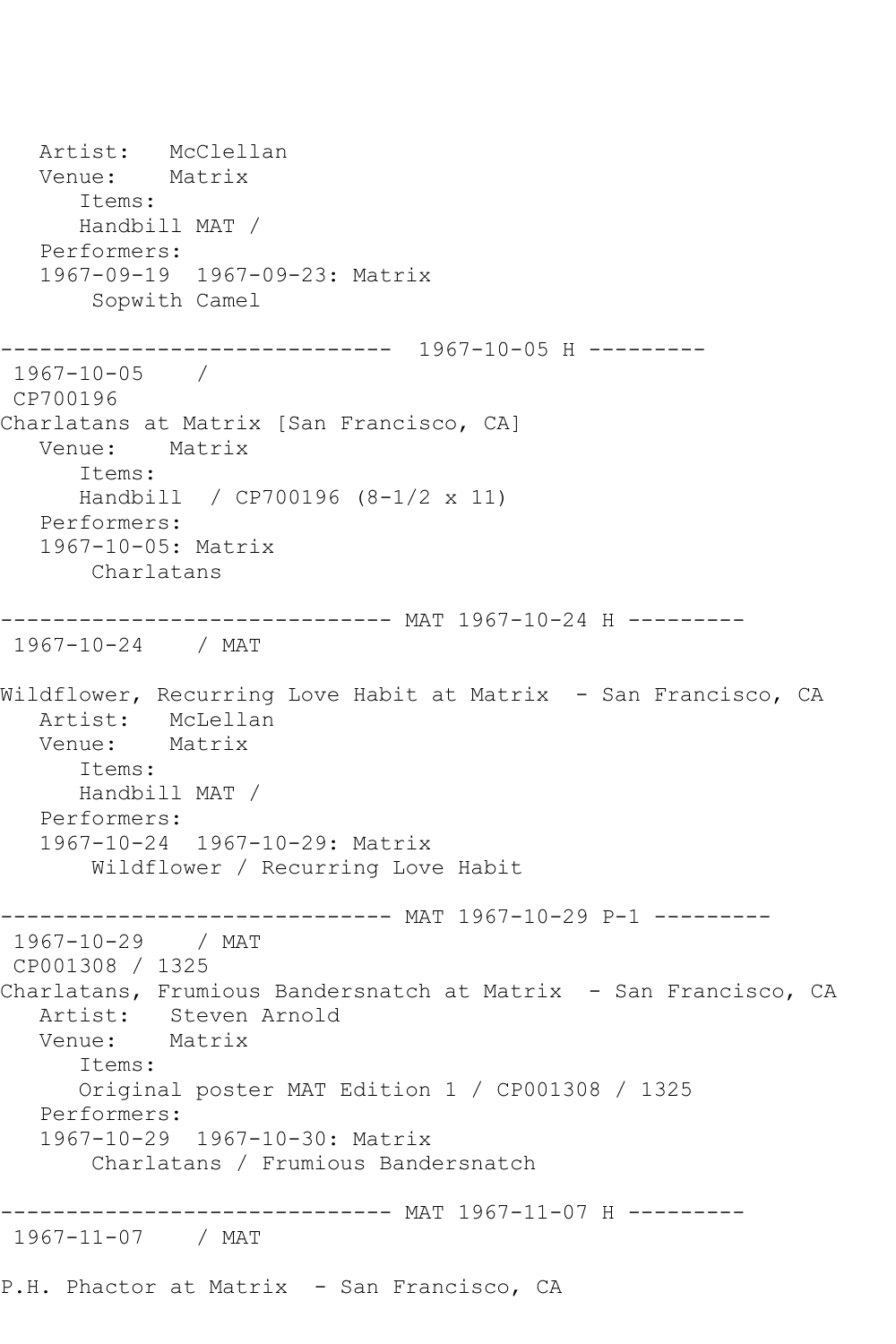Venue: Matrix Items: Handbill MAT / Performers: 1967-11-07 1967-11-11: Matrix P.H. Phactor ------------------------------ 1967-11-22 P --------- 1967-11-22 / CP700182 James Cotton Blues Band at Matrix [San Francisco, CA] Venue: Matrix Items: Original poster / CP700182 (14-1/2 x 20) Performers: 1967-11-22 1967-11-24: Matrix James Cotton Blues Band 1967-11-25 1967-11-27: ------------------------------ MAT 1967-11-30 H --------- 1967-11-30 / MAT CP070154 Sandy Bull, Dan Hicks at Matrix - San Francisco, CA<br>Venue: Matrix Matrix Items: Handbill MAT / CP070154 Performers: 1967-11-30 1967-12-02: Matrix Sandy Bull / Dan Hicks ------------------------------ MAT 1967-12-26 H --------- 1967-12-26 / MAT Sandy Bull, Flamin' Groovies at Matrix - San Francisco, CA Venue: Matrix Items: Handbill MAT / Performers: 1967-12-26 1967-12-27: Matrix Sandy Bull / Flamin' Groovies ------------------------------ MAT 1967-12-29 H --------- 1967-12-29 / MAT Siegel Schwall Blues Band at Matrix - San Francisco, CA Venue: Matrix Items: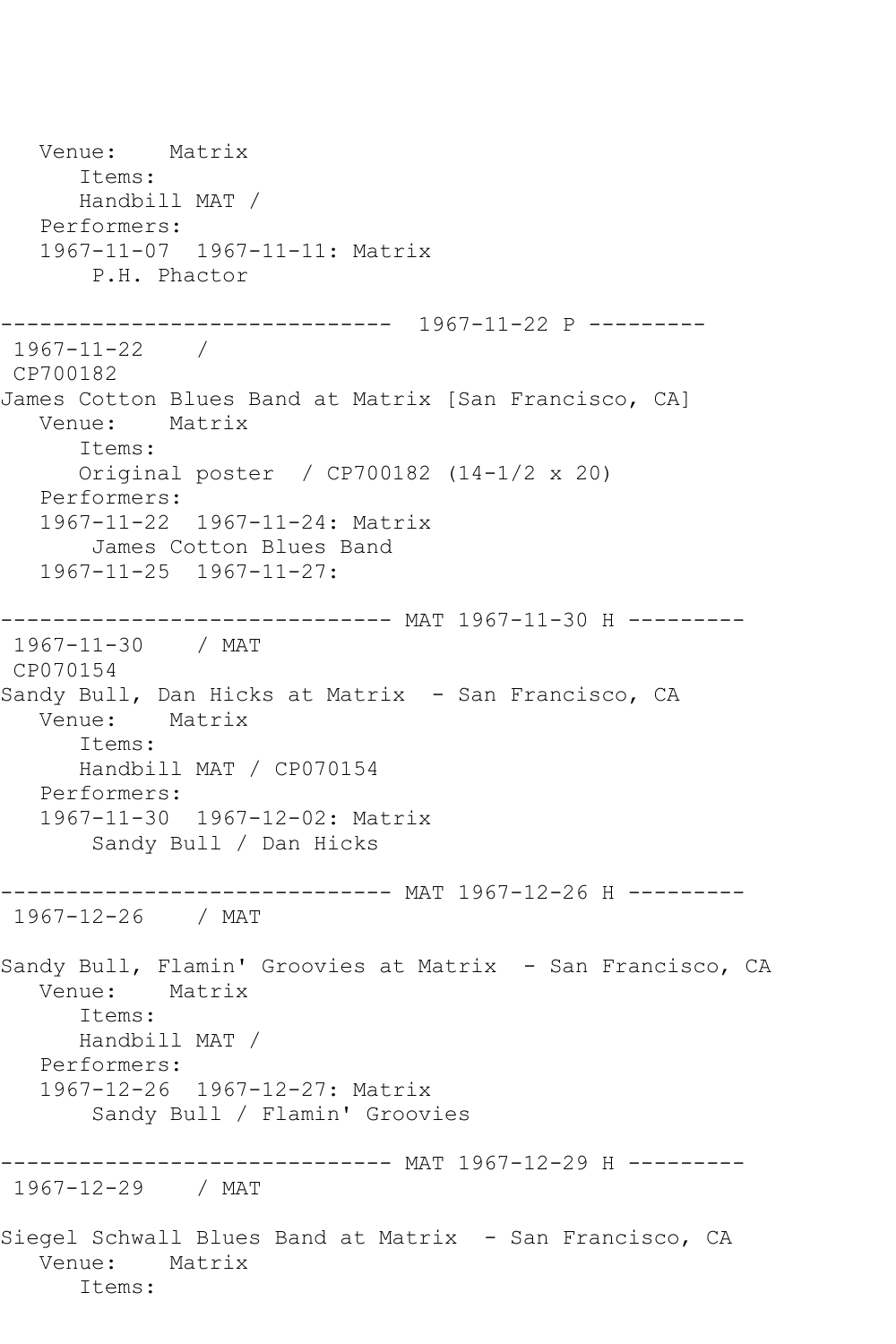Handbill MAT / Performers: 1967-12-29 1967-12-31: Matrix Siegel Schwall Blues Band ------------ MAT 1968-01-09 H ---------1968-01-09 / MAT Flamin' Groovies at Matrix - San Francisco, CA Venue: Matrix Items: Handbill MAT / Performers: 1968-01-09 1968-01-11: Matrix Flamin' Groovies ------------------------------ MAT 1968-02-06 P-1 --------- 1968-02-06+ / MAT CP001927 / 1950 Blues Project at Matrix - San Francisco, CA Venue: Matrix Items: Original poster MAT Edition 1 / CP001927 / 1950 (29-1/2 x 40- 1/2) Performers: 1968-02-06+: Matrix Blues Project ------------------------------ MAT-2.119 1968-09-17 P-1 --------- 1968-09-17 / MAT 2.119 CP000647 / 0654 Seatrain, Spooky Tooth at Matrix - San Francisco, CA Notes: This item appears in the Art of Rock book, plate no. 2.119 Artist: George Chacona Venue: Matrix Promoter: Book: Art of Rock Items: Original poster MAT-2.119 / CP002194 / 2184 AORPlate: 2.119 Original poster MAT-2.119 Edition 1 / CP000647 / 0654 (17-1/2 x 23) AORPlate: 2.119 Performers: 1968-09-17 1968-09-28: Matrix Seatrain / Spooky Tooth / David Blue / Sea Train / Cleveland --------------- MAT 1968-11-05 H ---------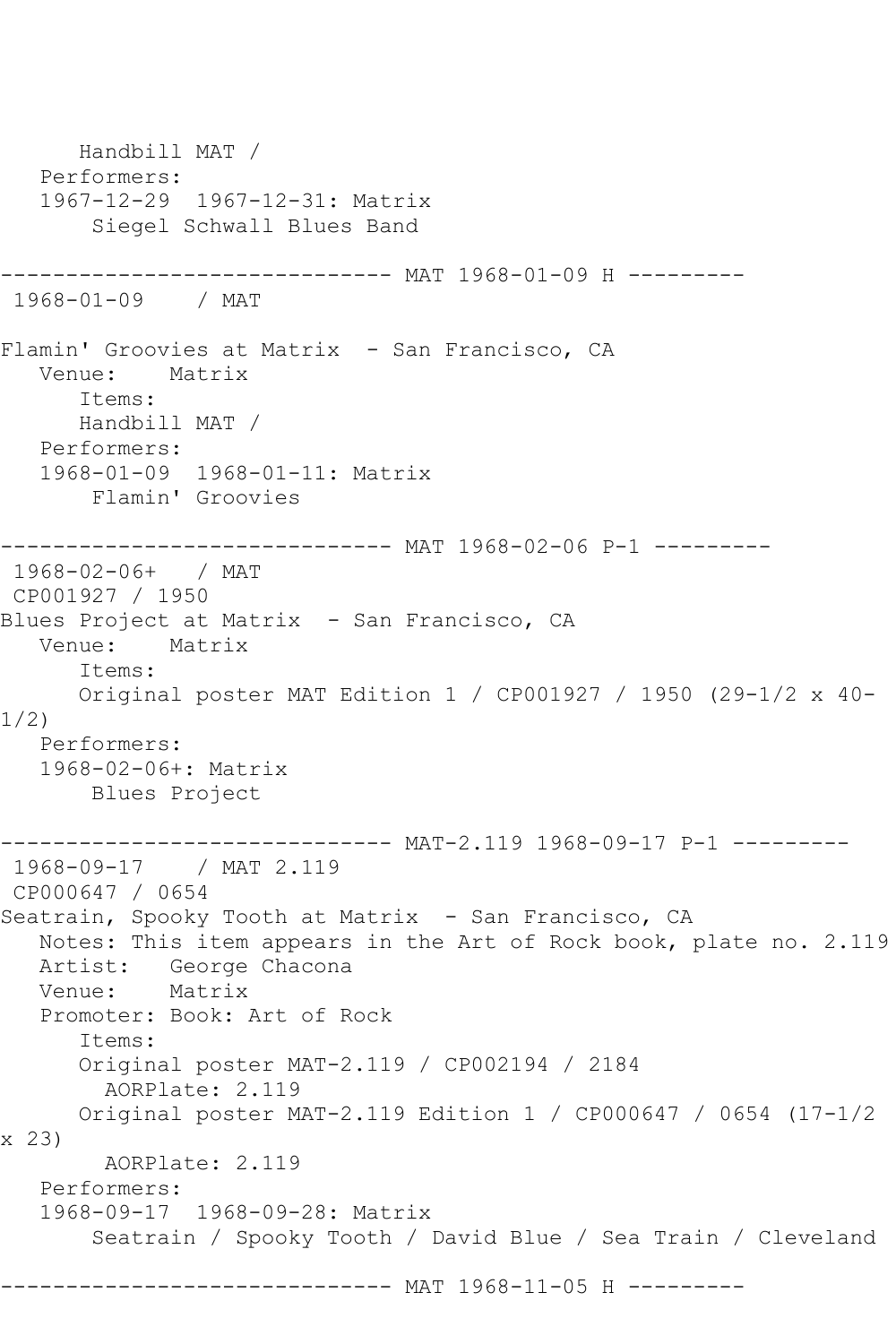```
1968-11-05 / MAT 
CP070153
Wildflower, Marvin Gardens at Matrix - San Francisco, CA
       Event: 
   Venue: Matrix
       Items:
       Handbill MAT / CP070153
   Performers:
   1968-11-05 1968-11-09: Matrix
        Wildflower / Marvin Gardens
------------------------------ MAT 1969-10 H ---------<br>1969-10    / MAT
1969 - 10October Calendar at the Matrix, SF
   Artist: George Chacona
   Venue: Matrix
       Items:
       Original poster MAT / 
       Handbill MAT / 
   Performers:
   1969-10: Matrix
               ------------------------------ MAT-2.118 1969-10-08 P-1 ---------
1969-10-08 / MAT 2.118
CP009832 / CS04927
Elvin Bishop, Marvel Farm at Matrix - San Francisco, CA
   Notes: This item appears in the Art of Rock book, plate no. 2.118
  Artist: George Chacona<br>Venue: Matrix
  Venue:
   Promoter: Book: Art of Rock
       Items:
       Original poster MAT-2.118 Edition 1 / CP009832 / CS04927 (17 x 
22-1/2)
        AORPlate: 2.118 
         Price: 500.00
        MAT-2.118 / CP000321 / 0324
         AORPlate: 2.118 
   Performers:
    1969-10-08 1969-10-12: Matrix
        Elvin Bishop / Marvel Farm
   1969-10-08 1969-10-10: Jerry Garcia
   1969-10-15: Harvey Mandel
    1969-10-17: Mad River
   1969-10-18 1969-10-19: Allmen Joy
   1969-10-22 1969-10-24: Mint Tatoo
```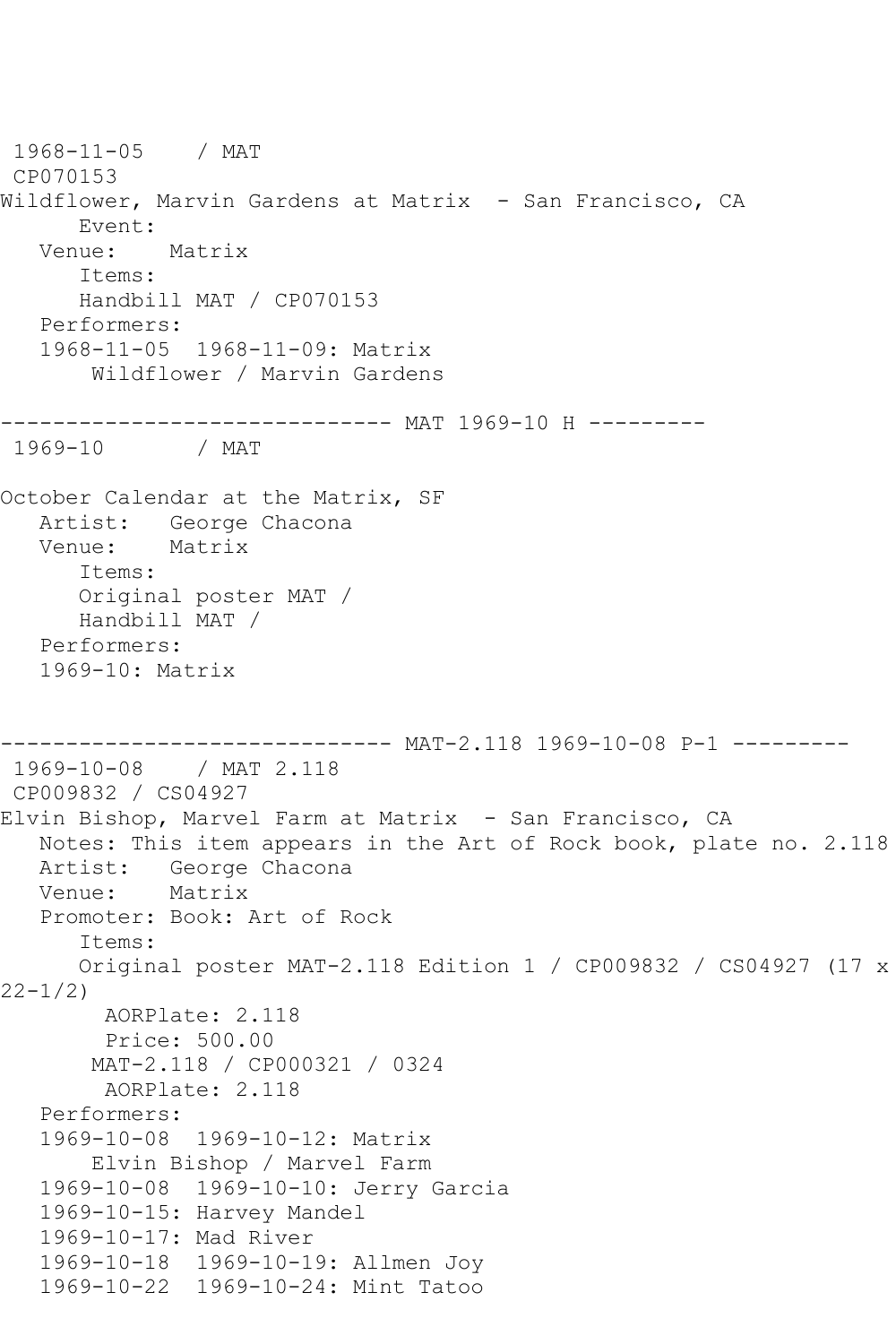1969-10-22 1969-10-26: Steve Miller Blues Band 1969-10-25 1969-10-27: Linn County ------------------------------- MAT 196z P-1 ---------<br>196z / MAT / MAT CP022081 / XQ012 Charlie Musselwhite, Sea Train at Matrix - San Francisco, CA Venue: Matrix Items: Original poster MAT Edition 1 / CP022081 / XQ012 Performers: 196z: Matrix Charlie Musselwhite / Sea Train / John Lee Hooker / Boz Scaggs / Sonny Terry / Brownie Mcghee ------------------------------ MAT 1970-03 H --------- 1970-03 / MAT March 1970 Calendar at the Matrix, SF Artist: Mark T. Behrens<br>Venue: Matrix Venue: Items: Handbill MAT / Performers: 1970-03: Matrix John Lee Hooker / Charlie Musselwhite / Sea Train / Boz Scaggs ------------------------------ MAT 1970-03-10 H --------- 1970-03-10 / MAT John Lee Hooker at Matrix - San Francisco, CA Venue: Matrix Items: Handbill MAT / Performers: 1970-03-10 1970-03-14: Matrix John Lee Hooker ------------------------------ MAT 1970-03-12 H --------- 1970-03-12 / MAT Boz Scaggs, Steel Mill at Matrix - San Francisco, CA Artist: Mark T. Behrens Venue: Matrix Items: Handbill MAT /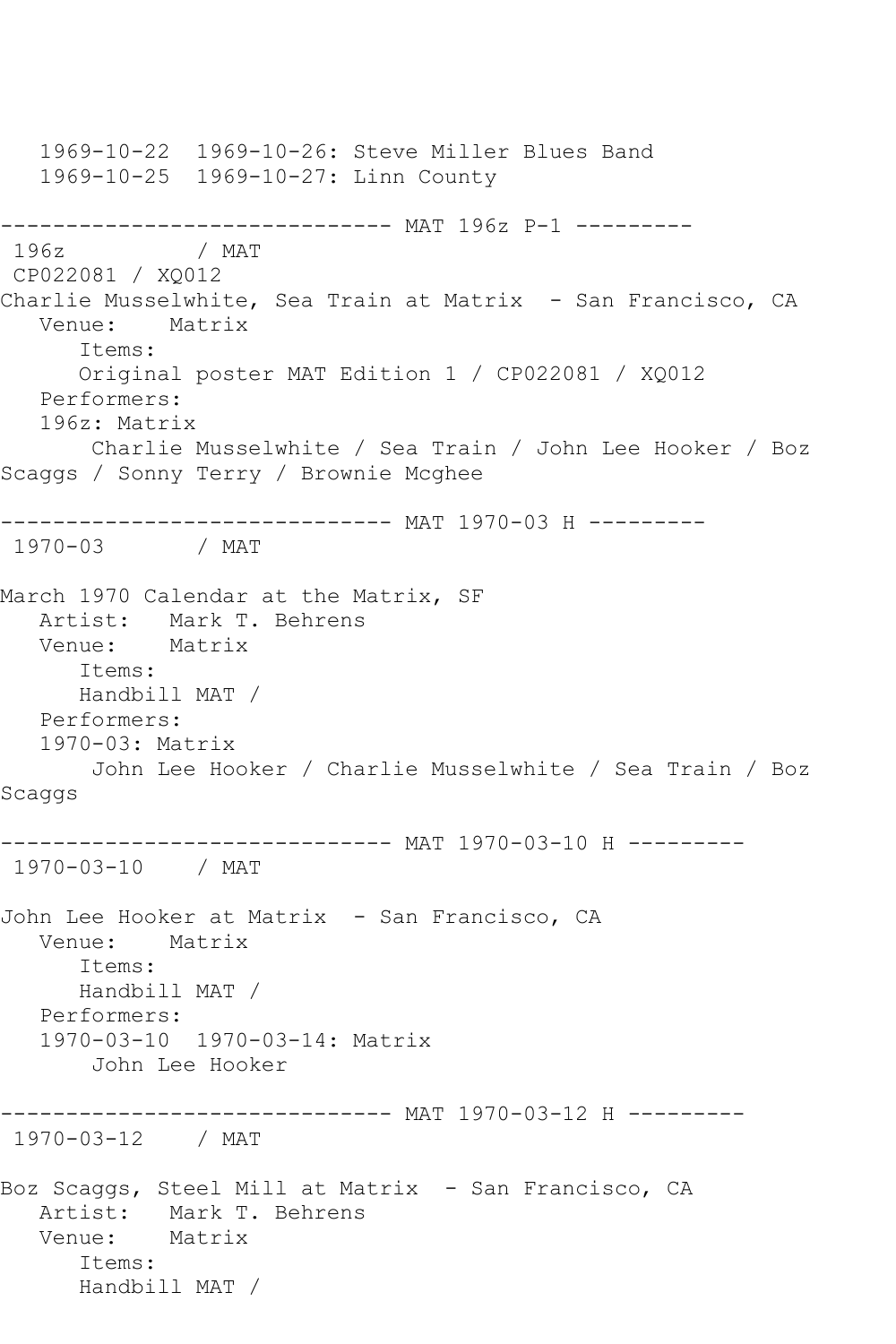Performers: 1970-03-12 1970-03-14: Matrix Boz Scaggs / Steel Mill ------------------------------ MAT 1970-04 H --------- 1970-04 / MAT April Calendar at the Matrix, SF<br>Artist: Mark T. Behrens Mark T. Behrens Venue: Matrix Items: Handbill MAT / Performers: 1970-04: Matrix Big Brother and the Holding Company ------------------------------ MAT 1970-05 H ---------<br>1970-05 / MAT / MAT Matrix, SF Menu May 1970 Venue: Matrix Items: Handbill MAT / Performers: 1970-05: Matrix ------------------------------ MAT-2.105 1970-07-07 P-1 --------- 1970-07-07 / MAT 2.105 CP061441 / CP061441 New Riders of the Purple Sage, Jerry Garcia at Matrix - San Francisco, CA Artist: Mark T. Behrens<br>Venue: Matrix Venue: Promoter: Book: Art of Rock Items: Original poster MAT-2.105 / CP070003 Original poster MAT-2.105 Edition 1 / CP061441 / CP061441 (11 x 17) Price: 300.00 Original poster MAT-2.105 Edition 1 / CP070002 Var. A (11 x 17) Price: 300.00 MAT-2.105 Edition 1 / CP000261 / 0265 (11 x 17) Price: 300.00 Performers: 1970-07-07: Matrix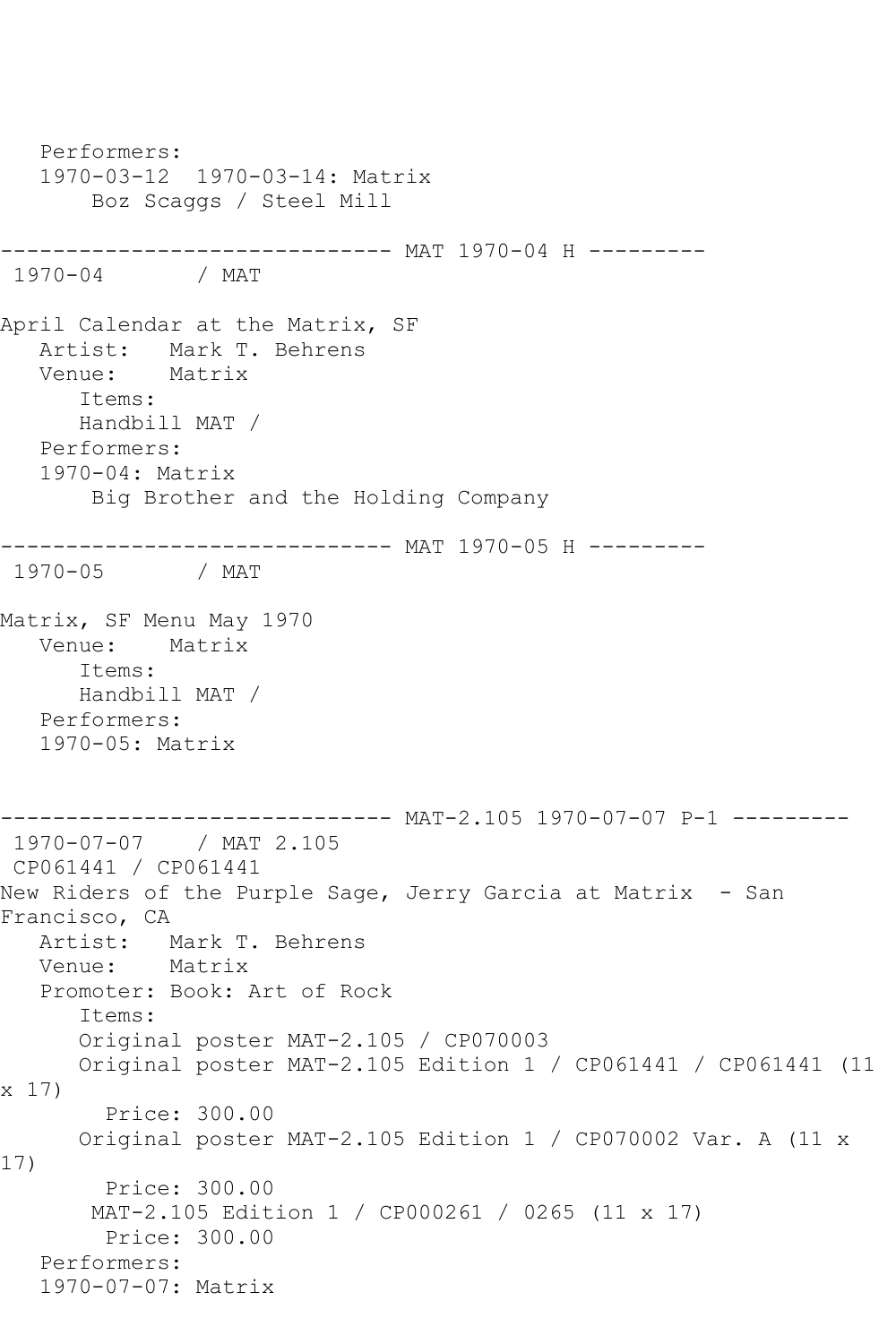New Riders of the Purple Sage / Jerry Garcia / Marmaduke / Mickey Hart ------------------------------ 1970-07-07 P --------- 1970-07-07 / CP061441 / CP061441 New Riders of the Purple Sage, Jerry Garcia at Matrix [San Francisco, CA] Artist: Mark T. Behrens Venue: Matrix Items: Original poster / CP061441 / CP061441 (11 x 17) Price: 300.00 Performers: 1970-07-07: Matrix New Riders of the Purple Sage / Jerry Garcia / Marmaduke / Mickey Hart ------------------------------ MAT 1970-07-22 H --------- 1970-07-22 / MAT Mose Allison at Matrix - San Francisco, CA Venue: Matrix Items: Handbill MAT / Performers: 1970-07-22 1970-07-25: Matrix Mose Allison ------------------------------ MAT 1970-07-28 H --------- 1970-07-28 / MAT Harvey Mandel at Matrix - San Francisco, CA Venue: Matrix Items: Handbill MAT / Performers: 1970-07-28 1970-07-29: Matrix Harvey Mandel ------------------------------ MAT 1970-08-06 H --------- 1970-08-06 / MAT Ramblin' Jack Elliott at Matrix - San Francisco, CA Venue: Matrix Items: Handbill MAT /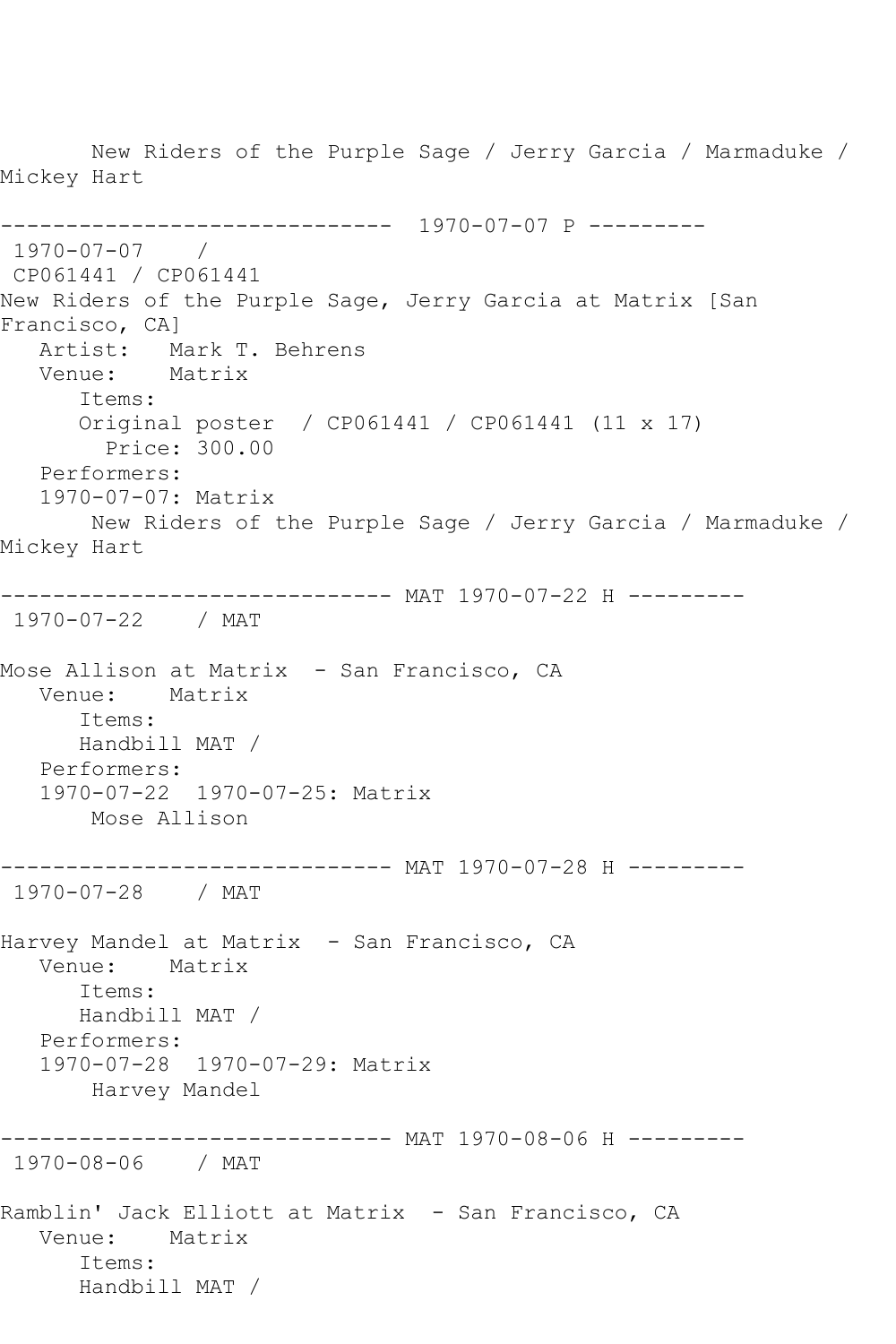```
 Performers:
   1970-08-06 1970-08-08: Matrix
        Ramblin' Jack Elliott
------------------------------ MAT 1970-08-11 P-1 ---------
1970-08-11 / MAT 
CP000153 / 0157
Charlie Musselwhite, Harvey Mandel at Matrix - San Francisco, CA
  Artist: Mark T. Behrens<br>Venue: Matrix
  Venue:
       Items:
      Original poster MAT Edition 1 / CP000153 / 0157
   Performers:
   1970-08-11 1970-08-12: Matrix
       Charlie Musselwhite
   1970-08-13 1970-08-15: Harvey Mandel
   1970-08-18 1970-08-19: Big Brother and the Holding Company
   1970-08-26 1970-08-27: Siegel Schwall Blues Band
   1970-09-03 1970-09-05: Lovecraft
------------------------------ MAT 1970-09-29 P ---------
1970-09-29 / MAT 
John Lee Hooker at Matrix - San Francisco, CA
   Venue: Matrix
      Items:
       Original poster MAT / 
   Performers:
   1970-09-29 1970-10-03: Matrix
        John Lee Hooker
------------------------------ MAT 1970-11-10 P-1 ---------
1970-11-10 / MAT 
CP000154 / 0158
Norman Greenbaum, John Lee Hooker at Matrix - San Francisco, CA
  Artist: Mark T. Behrens<br>Venue: Matrix
  Venue:
       Items:
      Original poster MAT Edition 1 / CP000154 / 0158
   Performers:
   1970-11-10 1970-11-14: Matrix
       Norman Greenbaum
   1970-11-17 1970-11-18: John Lee Hooker
   1970-11-20 1970-11-21: Ramblin' Jack Elliott
   1970-11-24 1970-11-28: Jerry Hahn Brotherhood
------------------------------ MAT 1971-02 H ---------
```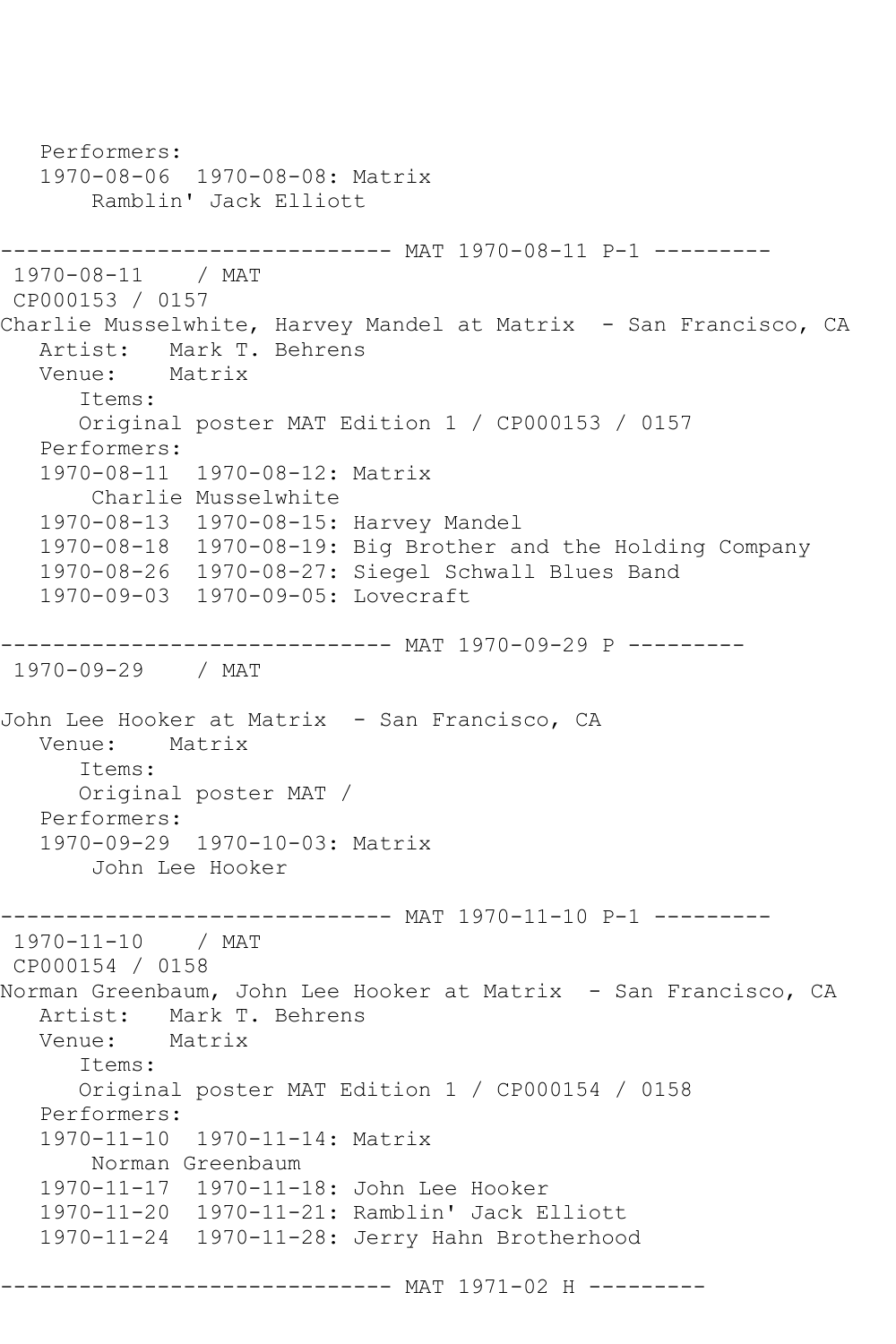Jerru Garcia, Merl Saunders at Matrix - San Francisco, CA Venue: Matrix Items: Handbill MAT / Performers: 1971-02: Matrix Jerru Garcia / Merl Saunders ------------------------------ MAT-2.106 1971-02-02 P-1 --------- 1971-02-02 / MAT 2.106 CP000730 / 0744 Jerry Garcia, Merl Saunders at Matrix - San Francisco, CA Notes: This item appears in the Art of Rock book, plate no. 2.106 Artist: Mark T. Behrens Venue: Matrix Promoter: Book: Art of Rock Items: Original poster MAT-2.106 Edition 1 / CP000730 / 0744 AORPlate: 2.106 Performers: 1971-02-02 1971-02-03: Matrix Jerry Garcia / Merl Saunders 1971-02-10 1971-02-11: Boz Scaggs 1971-02-16 1971-02-17: Larry Coryell 1971-02-18 1971-02-20: Ramblin' Jack Elliott 1971-02-05 1971-02-06: John Fahey ------------------------------ MAT 1973-08-24 H-1 --------- 1973-08-24 / MAT CP070152 Michael Bloomfield, Copperhead at Matrix - San Francisco, CA Artist: Mark T. Behrens Venue: Matrix Items: Handbill MAT / CP070155 Handbill MAT Edition 1 / CP070152 Handbill MAT Edition 1 / CP000407 / 0411 Performers: 1973-08-24 1973-08-25: Matrix Michael Bloomfield / Copperhead / Nimbus ------------------------------ MAT-4.016 1973-09-04 P-1 --------- 1973-09-04 / MAT 4.016 CP002175 / 2166 New York Dolls, Tubes at Matrix - San Francisco, CA

1971-02 / MAT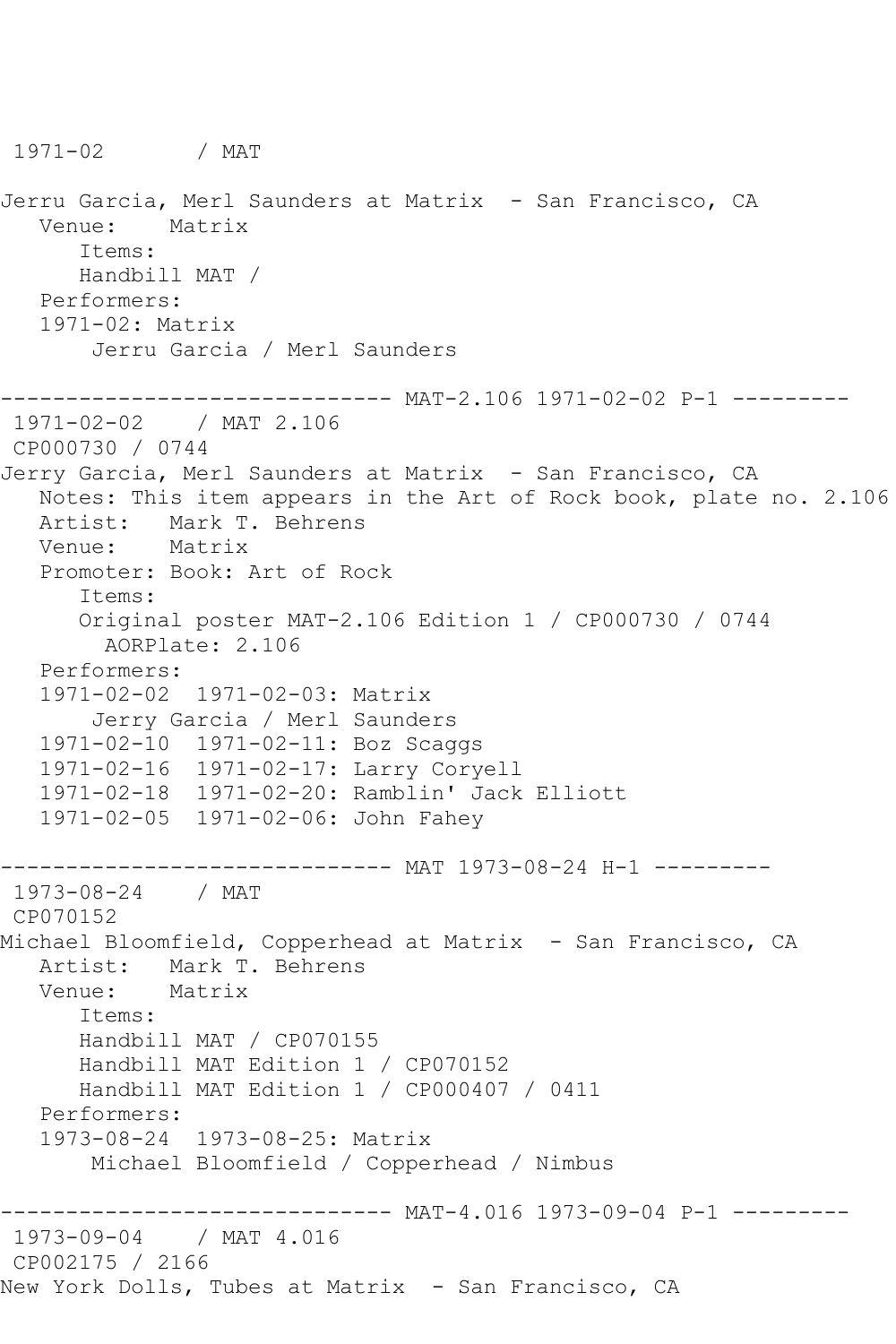Notes: Printer: Type by Dolly Phillips This item appears in the Art of Rock book, plate no. 4.016 Event: San Francisco Debut of the New York Dolls Artist: Airamid<br>Venue: Matrix Venue: Promoter: Book: Art of Rock Items: Original poster MAT-4.016 Edition 1 / CP002175 / 2166 (8-1/2 x 11) AORPlate: 4.016 MAT-4.016 / CP001096 / 1110 AORPlate: 4.016 Performers: 1973-09-04 1973-09-06: Matrix New York Dolls / Tubes / Pristine Condition / Naomi Ruth Eisenberg ------------------------------ MAT 1973-09-07 H --------- 1973-09-07 / MAT Papa John Creach, Steelwind at Matrix - San Francisco, CA Venue: Matrix Items: Handbill MAT / Performers: 1973-09-07 1973-09-08: Matrix Papa John Creach / Steelwind ------------------------------ MAT 1973-10-31 H-1 --------- 1973-10-31 / MAT Iggy Pop, Tubes at Matrix - San Francisco, CA Venue: Matrix Items: Handbill MAT Edition  $1 / (8-1/2 \times 11)$  Performers: 1973-10-31: Matrix Iggy Pop / Tubes ------------------------------ MAT 19zz-02-05 H-1 --------- 19zz-02-05 / MAT Matrix - San Francisco, CA Artist: Victor Moscoso Venue: Matrix Items: Handbill MAT Edition 1 /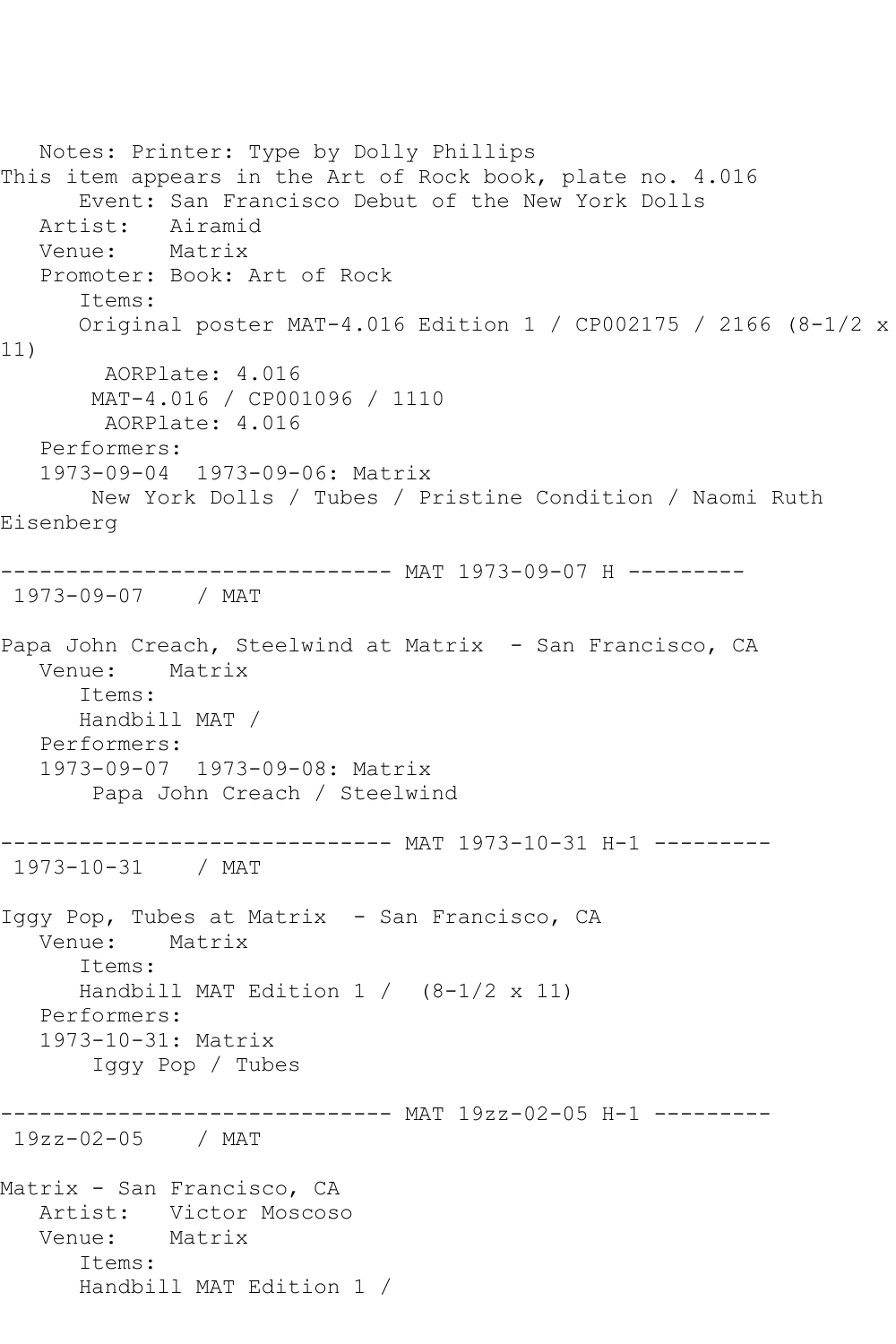```
 Performers:
   19zz-02-05: Matrix
------------------------------ MAT 19zz-05-09 P-1 ---------
19zz-05-09 / MAT 
CP000408 / 0412
Sparrow at Matrix - San Francisco, CA
   Venue: Matrix
       Items:
       Original poster MAT Edition 1 / CP000408 / 0412
   Performers:
   19zz-05-09 19zz-05-11: Matrix
        Sparrow
------------------------------ MAT 19zz-10-03 P-1 ---------
19zz-10-03 / MAT 
CP001306 / 1323
Big Brother and the Holding Company, Congress of Wonders at Matrix 
- San Francisco, CA
   Artist: McClellan
   Venue: Matrix
      Items:
       Original poster MAT Edition 1 / CP001306 / 1323
   Performers:
   19zz-10-03 19zz-10-05: Matrix
        Big Brother and the Holding Company / Congress of Wonders
------------------------------ zzzz-02-16 P ---------
zzzz-02-16 / 
CP052165 / CP052165
Blues Project at Matrix - San Francisco, CA
  Artist: Victor Moscoso<br>Venue: Matrix
  Venue:
       Items:
      Original poster / CP052165 / CP052165
   Performers:
   zzzz-02-16: Matrix
       Blues Project
   2002:
   zzzz-02-13: Matrix
       Blues Project
------------------------------ zzzz-04-11 P ---------
zzzz-04-11 / 
CP060376 / CP060376
Jefferson Airplane at Matrix - San Francisco, CA
```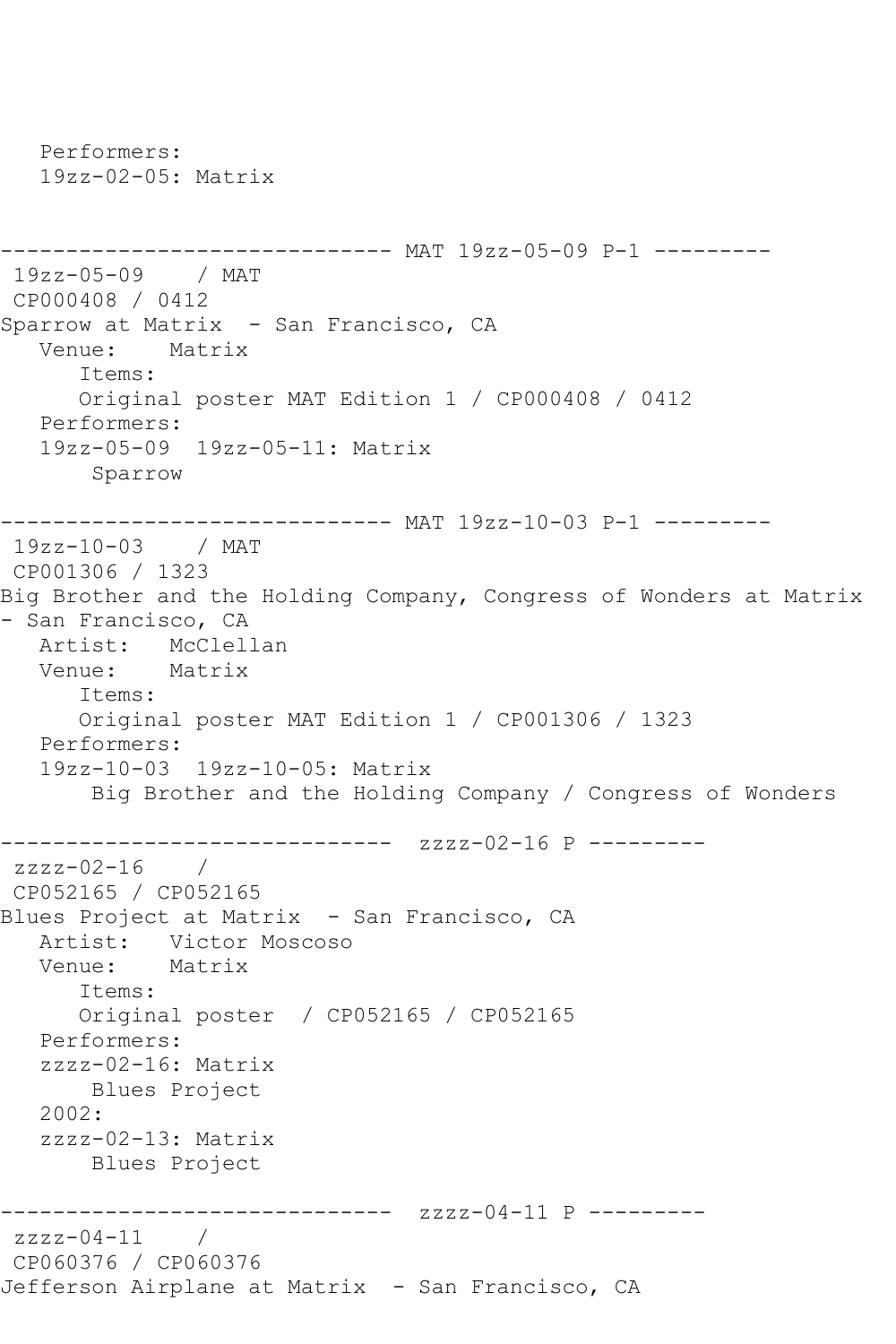Artist: Rick Griffin<br>Venue: Matrix Venue: Items: Original poster / CP060376 / CP060376 (13 x 19/38) Performers: zzzz-04-11 zzzz-04-13: Matrix Jefferson Airplane ------------------------ zzzz-04-26 P --------zzzz-04-26 t / CP060755 Sopwith Camel at Matrix - San Francisco, CA Benefit: Printing Pressmen and Assistants Union Label / Offset Printing<br>Artist: Berkeley Free Press<br>Matrix Venue: Items: Original poster / CP060755 / CP060755 (9-7/8 x 13) Performers: zzzz-04-26 tue: Matrix Sopwith Camel ------------------------------ zzzz-06-21 P --------  $zzzz-06-21$  t / CP061030 / CP061030 Great Society at Matrix [San Francisco, CA] Benefit: Featuring Don Garrett or Dan Hicks Artist: William Reid Venue: Matrix Items: Original poster / CP061030 / CP061030 (15-3/8 x 11-1/2) Performers: zzzz-06-21 tue: Matrix Great Society ------------------------------ zzzz-07-07 P -------- zzzz-07-07 t / CP060165 / CP060165 Jerry Garcia, New Riders of the Purple Sage at Matrix - San Francisco, CA Venue: Matrix Items: Original poster / CP060165 / CP060165 (11 x 17-1/8) Performers: zzzz-07-07 tue: Matrix Jerry Garcia / New Riders of the Purple Sage / Marmaduke / Mickey Hart